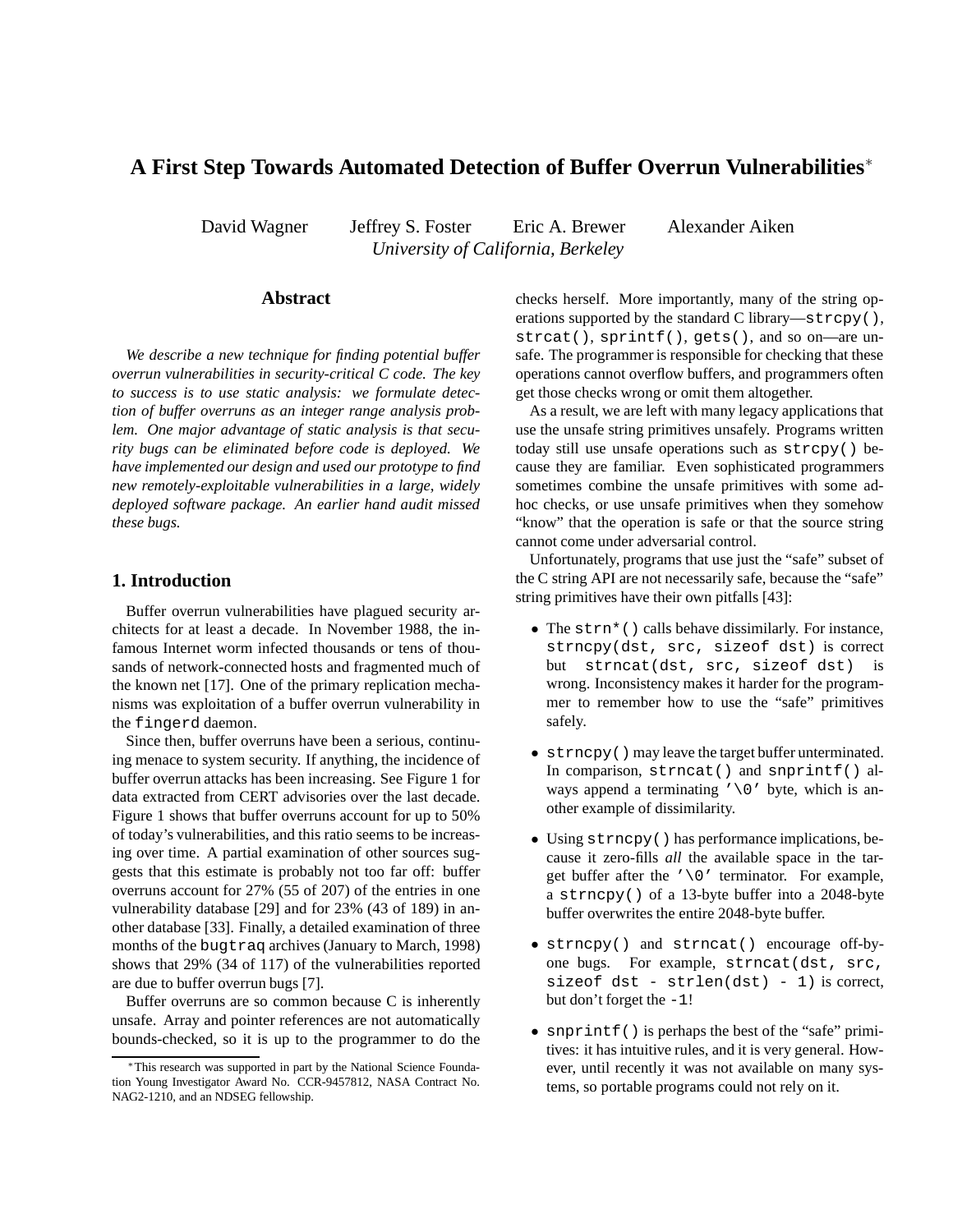

Figure 1. Frequency of buffer overrun vulnerabilities, derived from a classification of CERT advisories. The left-hand chart shows, for each year, the total number of CERT-reported vulnerabilities and the number that can be blamed primarily on buffer overruns. The right-hand chart graphs the percentage of CERT-reported vulnerabilities that were due to buffer overruns for each year.

In all cases, the programmer must still keep track of buffer lengths accurately, which introduces another opportunity for mistakes.

In short, today's C environments make it easy to do the wrong thing, and, worse still, hard to do the right thing with buffers. This suggests that an automated tool to help detect this class of security-relevant coding errors may be of considerable benefit.

#### **1.1. Overview**

This paper describes a tool we developed to detect buffer overruns in C source code. Though this is only a first prototype, early results look promising. For example, the tool found several serious new vulnerabilities in one large security-critical application, even though it had been handaudited previously.

This work involves a synthesis of ideas from several fields, including program analysis, theory, and systems security. The main idea is to apply standard static analysis techniques from the programming languages literature to the task of detecting potential security holes. We focus specifically on static analysis so that vulnerabilities can be proactively identified and fixed before they are exploited. We formulate the buffer overrun detection problem as an *integer constraint* problem, and we use some simple graphtheoretic techniques to construct an efficient algorithm for solving the integer constraints. Finally, security knowledge is used to formulate heuristics that capture the class of security-relevant bugs that tend to occur in real programs.

Others have applied runtime code-testing techniques to the problem, using, e.g., black-box testing [41, 42] or software fault injection [21] to find buffer overruns in real-world applications. However, runtime testing seems likely to miss many vulnerabilities. Consider the following example:

```
if (strlen(src) > sizeof dst)
    break;
strcpy(dst, src);
```
Note that off-by-one errors in buffer management, such as the one shown above, have been exploited in the past [36, 48]. The fundamental problem with dynamic testing is that the code paths of greatest interest to a security auditor the ones which are never followed in ordinary operation are also the ones that are the hardest to analyze with dynamic techniques. Therefore, in this work we focus on static analysis.

A theme in this work is the trade-off between precision and scalability. If scalability is not addressed from the start, program analyses often have trouble handling large applications. Since we wish to analyze large programs, such as sendmail (tens of thousands of lines of code), we explicitly aim for scalability even if it comes at some cost in precision. This motivates our use of several heuristics that trade off precision for scalability.

As a result of imprecision, our analysis may miss some vulnerabilities (*false negatives*) and produce many false alarms (*false positives*), but it is still a useful tool. In our experience, even though our relatively imprecise analysis generates many false alarms, it still reduces the number of unsafe string operations to be checked by hand by an order of magnitude or more; see Section 5.5.

We introduce two fundamental, new insights in this paper:

1. **We treat C strings as an abstract data type.** In C, pointers are the bane of program analysis, and any code fragments that manipulate buffers using pointer operations are very difficult to analyze. However,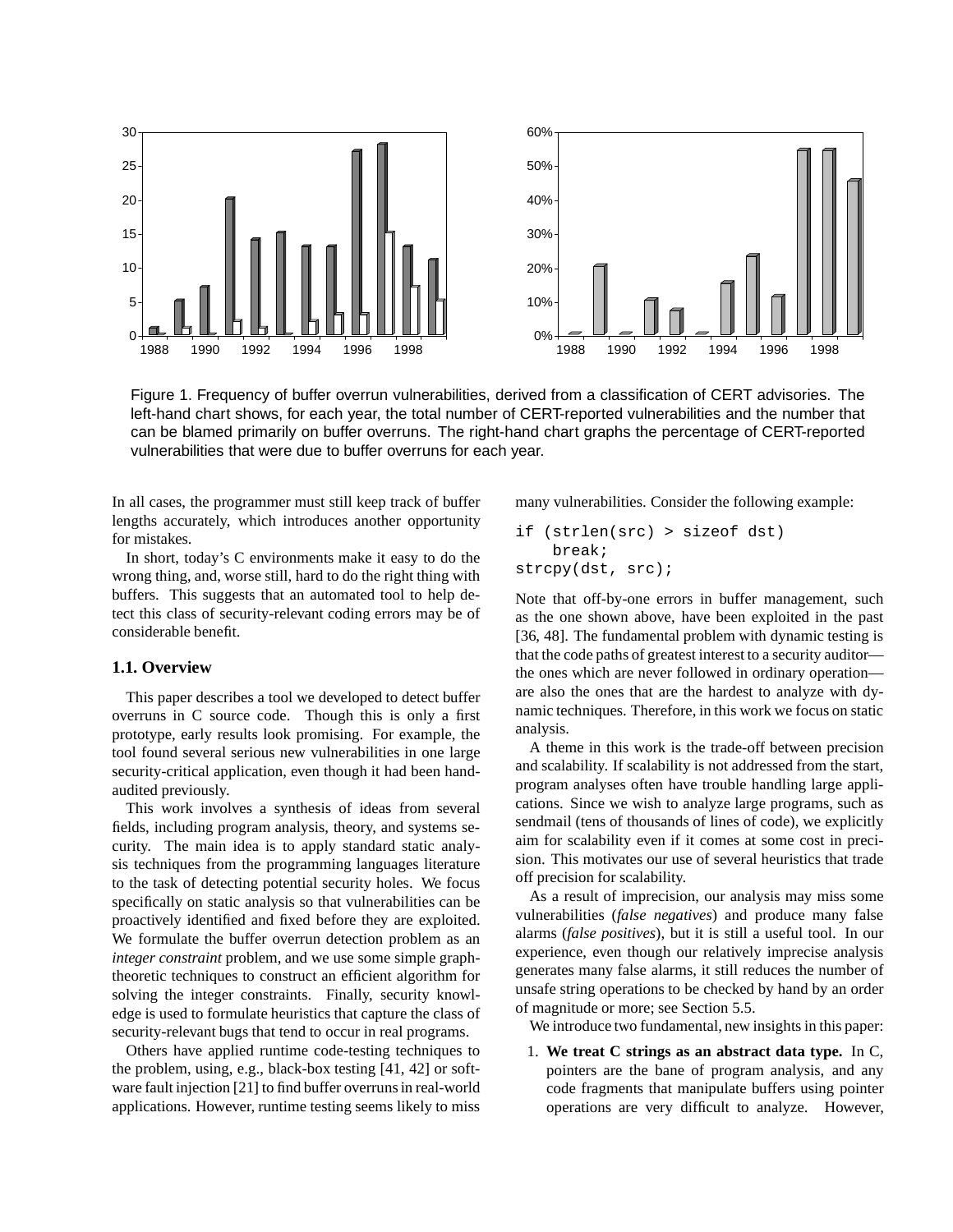

Figure 2. The architecture of the buffer overflow detection prototype.

most C buffer overruns are in string buffers, and most string operations use the standard C library functions. This suggests modelling C strings as an abstract data type with operations like strcpy() (copy strings), strcat() (concatenate strings), and so on. Any buffer overruns caused by manipulating strings using primitive pointer operations cannot be detected, but such code won't otherwise interfere with the analysis.

2. **We model buffers as pairs of integer ranges.** Rather than tracking the contents of each string variable directly, we summarize each string with two integer quantities: the number of bytes allocated for the string buffer (its *allocated size*), and the number of bytes currently in use (its *length*). The standard C library functions can be modelled by what they do to the allocated size and length of strings without regard to the strings' contents.

We formulate the problem of detecting buffer overflows in terms of integer range tracking. Any algorithm for integer range analysis will work: we just check, for each string buffer, whether its inferred allocated size is at least as large as its inferred maximum length.

These two ideas provide a conceptual framework for buffer overrun analysis.

Our formulation of the problem suggests a natural division of labor for the implementation: a front end models string operations as integer range constraints, while a back end solves the resulting constraint system. See Figure 2 for a diagram of the system organization.

A secondary contribution of this research is a scalable and very fast integer range analysis. One novel feature of this analysis is the ability to handle cyclic data dependencies without loss of precision by invoking a fixpoint theorem. However, we could easily replace this algorithm with some other technique for integer range analysis.

The organization of the first half of this paper parallels the structure of our implementation. First, we need to define a constraint language (see Section 2). Given this mathematical foundation, we generate constraints from the source code (see Section 3), solve the resulting constraint system (see Section 4), and check all of the string variables for overflow.

The second half of this paper focuses on analysis of our approach, including our initial experience with the prototype (Section 5), a review of related work (Section 6), and a few concluding remarks (Section 7). Appendix A presents

the proofs for all of our theoretical results, and Appendix B expands on more details of the constraint solver.

## **2. The constraint language**

In this section we describe the language of constraints we use to model string operations.

Let  $\mathbb{Z}$  denote the set of integers and write  $\mathbb{Z}^{\infty} = \mathbb{Z} \cup$  ${-\infty, +\infty}$  for the extended integers. The subsets of  $\mathbb{Z}^{\infty}$ form a complete lattice with  $\subseteq$  as the partial order.

We restrict our attention to integer *ranges*. However, many of the comments here also apply more generally to arbitrary subsets of  $\mathbb{Z}^{\infty}$ . A *range* is a set  $R \subseteq \mathbb{Z}^{\infty}$  of the form  $[m, n] = \{i \in \mathbb{Z}^{\infty} : m \le i \le n\}$ . When S is a subset of  $\mathbb{Z}^{\infty}$ , we write inf S and sup S for the minimum and maximum element (with respect to  $\leq$ ) of S; in particular, for ranges we have  $\inf[m, n] = m$  and  $\sup[m, n] = n$ . The *range closure* of any set  $S \subseteq \mathbb{Z}^{\infty}$  is the minimal range R (with respect to  $\subseteq$ ) containing S, i.e.,  $R = \left[\inf S, \sup S\right]$ . For example, the set  $S = \{-1, 0, 4\}$ has range closure  $[-1, 4]$ , since inf  $S = -1$  and sup  $S = 4$ ; note that the range notation  $[-1, 4]$  is shorthand for the set  $\{-1, 0, 1, 2, 3, 4\} \subseteq \mathbb{Z}^{\infty}$ .

We extend the usual arithmetic operators to act on sets  $S, T \subseteq \mathbb{Z}^{\infty}$  in the natural way:

$$
S + T = \{s + t : s \in S, t \in T\}
$$
  
\n
$$
S - T = \{s - t : s \in S, t \in T\}
$$
  
\n
$$
S \times T = \{s \times t : s \in S, t \in T\}
$$

For notational convenience we often write  $n$  as shorthand for the singleton set  $\{n\}$ , when  $n \in \mathbb{Z}^{\infty}$ . Thus, the expression 2T acquires its natural interpretation  $2T = \{2\} \times T =$  ${2t : t \in T}.$ 

When the result of an operation is not a range, we take its range closure. When this rule is followed, the extended arithmetical operators obey most of the usual algebraic laws. For instance,  $S + T = T + S$ ,  $S + 0 = S$ ,  $S + S = 2S$ ,  $S \times T = T \times S$ ,  $0 \times S = 0$ , and so on. However, the distributive rule does not hold (in general we only have  $S \times (T + U) \subseteq S \times T + S \times U$ ; see [32]) and the rule for subtraction introduces a slightly ugly feature since in general  $S - S \neq 0$ .

In practice, it is useful to extend the constraint language to include min and max operators:

$$
\begin{array}{rcl}\n\min(S, T) & = & \{\min(s, t) : s \in S, t \in T\} \\
\max(S, T) & = & \{\max(s, t) : s \in S, t \in T\}\n\end{array}
$$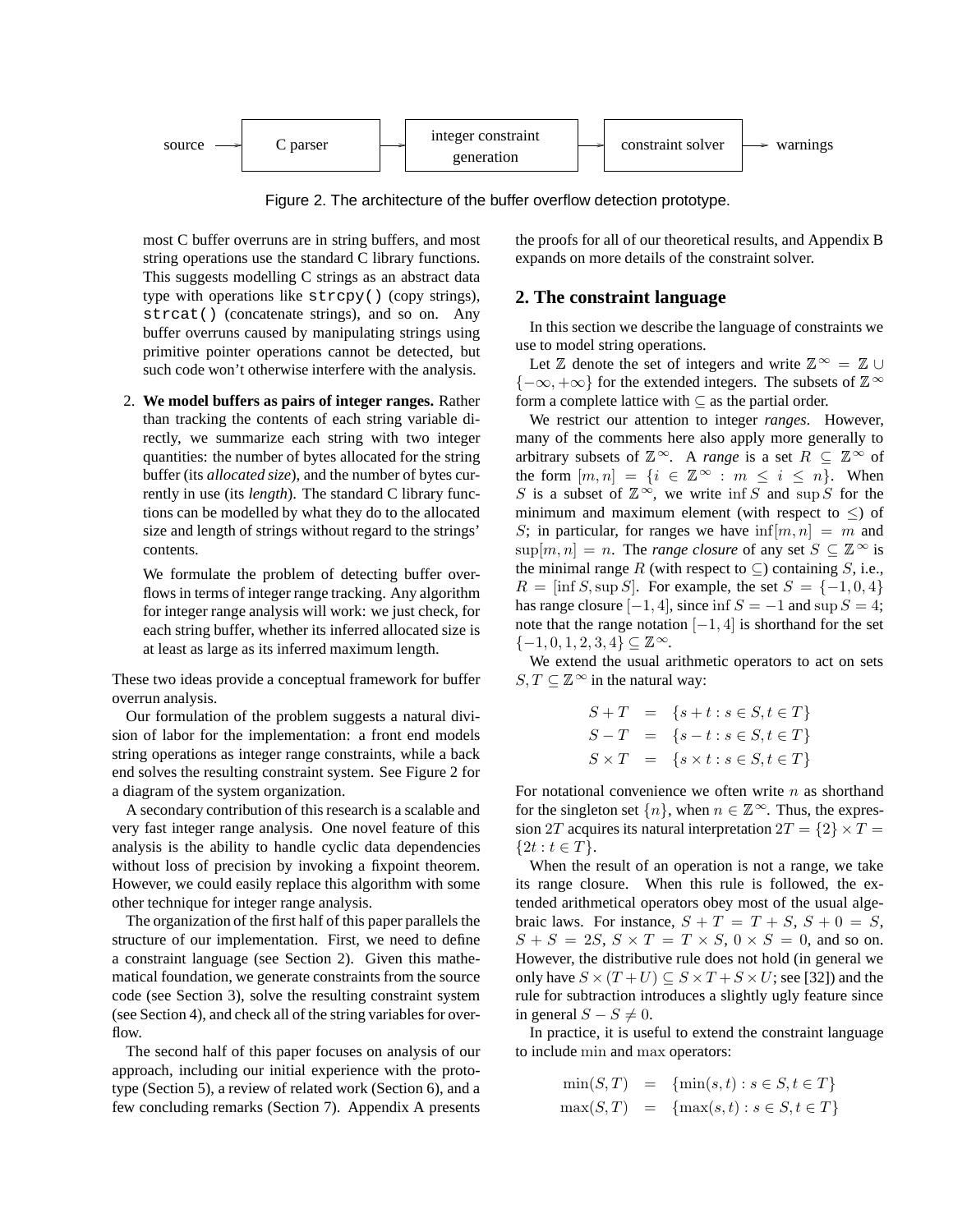| C code                               | Interpretation                                                                |  |
|--------------------------------------|-------------------------------------------------------------------------------|--|
| char $s[n]$ ;                        | $n \subset \text{alloc}(s)$                                                   |  |
| strlen(s)                            | $len(s) - 1$                                                                  |  |
| strcpy(dst,src);                     | $len(src) \subseteq len(dst)$                                                 |  |
| strong(dst, src, n);                 | $\min(\text{len}(\text{src}), n) \subseteq \text{len}(\text{dst})$            |  |
| $s = "foo"$                          | $4 \subseteq len(s), \quad 4 \subseteq alloc(s)$                              |  |
| $p = \text{malloc}(n)$ ;             | $n \subseteq \text{alloc}(p)$                                                 |  |
| $p = \text{strdup}(s)$               | $len(s) \subseteq len(p)$ , $alloc(s) \subseteq allocate(p)$                  |  |
| strcat(s, suffix):                   | $len(s) + len(suffix) - 1 \subseteq len(s)$                                   |  |
| strncat(s, suffix, n);               | $len(s) + min(len(suffix) - 1, n) \subseteq len(s)$                           |  |
| $p = getenv();$                      | $[1,\infty] \subseteq \text{len}(p)$ , $[1,\infty] \subseteq \text{alloc}(p)$ |  |
| qets(s);                             | $[1,\infty] \subseteq \text{len}(\mathbf{s})$                                 |  |
| $fgets(s, n, \ldots);$               | $[1, n] \subseteq \text{len}(\mathbf{s})$                                     |  |
| sprintf(dst, "ss", src);             | $len(src) \subseteq len(dst)$                                                 |  |
| $sprintf(dst,"$ %d",n);              | $[1, 20] \subseteq len(dst)$                                                  |  |
| $s$ nprintf $(dst, n, "s's", src)$ ; | $\min(\text{len}(\text{src}), n) \subseteq \text{len}(\text{dst})$            |  |
| $p[n] = ' \ 0'$                      | $\min(\text{len}(p), n+1) \subseteq \text{len}(p)$                            |  |
| $p = strchr(s, c)$ ;                 | $p = s+n$ ; $[0, len(s)] \subseteq n$                                         |  |
| $h = gethostbyname();$               | $[1,\infty] \subseteq \text{len}(h \rightarrow h \text{_name}),$              |  |
|                                      | $[-\infty,\infty]\subseteq$ h->h_length                                       |  |

Table 1. Modelling the effects of string operations: some examples.

 $\Box$ 

For example, when  $S = \{1, 2, 3, 4\} = [1, 4]$  and  $T =$  ${3, 4, 5, 6} = [3, 6]$ , then inf  $T = 3$ , min $(S, T) = [1, 4]$ , and  $S - T = [-5, 1]$ .

We define an *integer range expression* e as

$$
e ::= v | n | n \times v | e + e | e - e
$$
  
\n
$$
|\max(e, \dots, e)| \min(e, \dots, e)
$$

where  $n \in \mathbb{Z}$  and  $v \in$  Vars, a set of range variables. An *integer range constraint* has the form  $e \subseteq v$ . Notice we require the right-hand side to be a variable.

Note that equality constraints of the form  $v + n = w$  fit within this framework, since they can be equivalently expressed as the pair of simultaneous constraints  $v + n \subseteq w$ ,  $w - n \subseteq v$ . Equality constraints are useful for unifying variables that are discovered (during constraint generation) to refer to the same memory location.

An assignment  $\alpha : v \mapsto \alpha(v) \subseteq \mathbb{Z}^{\infty}$  *satisfies* a system of constraints if all of the constraint assertions are true when the formal variable names  $v$  are replaced by the corresponding values  $\alpha(v)$ . For assignments  $\alpha$  and  $\beta$ , we say that  $\alpha \subseteq \beta$  if  $\alpha(v) \subseteq \beta(v)$  holds for all variables v. The *least solution* to a constraint system is the smallest assignment  $\alpha$ that satisfies the system, i.e., a satisfying assignment  $\alpha$  such that any other satisfying assignment  $\beta$  obeys  $\alpha \subseteq \beta$ .

**Theorem 1.** *Every constraint system has a unique least solution.*

*Proof.* See the Appendix A for the proof.

In fact, as we shall see later, these constraint systems usually can be solved efficiently.

## **3. Constraint generation**

The first step is to parse the source code; we use the BANE toolkit [2]. Our analysis proceeds by traversing the parse tree for the input C source code and generating a system of integer range constraints. With each integer program variable  $v$  we associate a range variable  $v$ . As discussed before, with each string variable s we associate two variables, its allocated size (the number of bytes allocated for s), denoted alloc(s), and its length (the number of bytes currently in use), denoted len(s). We model each string operation in terms of its effect on these two quantities.

For convenience, the length of a string is defined to include the terminator  $\sqrt{0}$ . Thus, the safety property to be verified is

 $len(s) \leq alloc(s)$  for all string variables s.

For each statement in the input program, we generate an integer range constraint. Integer expressions and integer variables are modelled by corresponding range operations. For an assignment  $v = e$ , we generate the constraint  $e \subseteq v$ . For example, for the assignment  $i = i+j$ , we generate the constraint  $i + j \subseteq i$ . We ignore assignments with dereferenced pointers on the left; see below for a discussion.

For string operations, we pattern-match to determine what kind of constraint to generate. Some sample constraints are summarized in Table 1. The left column shows the C code for a string operation of interest, and the right column shows the generated constraints. For example, the second line says that the return value of the strlen() library call is the length of the string passed as its first argument, minus one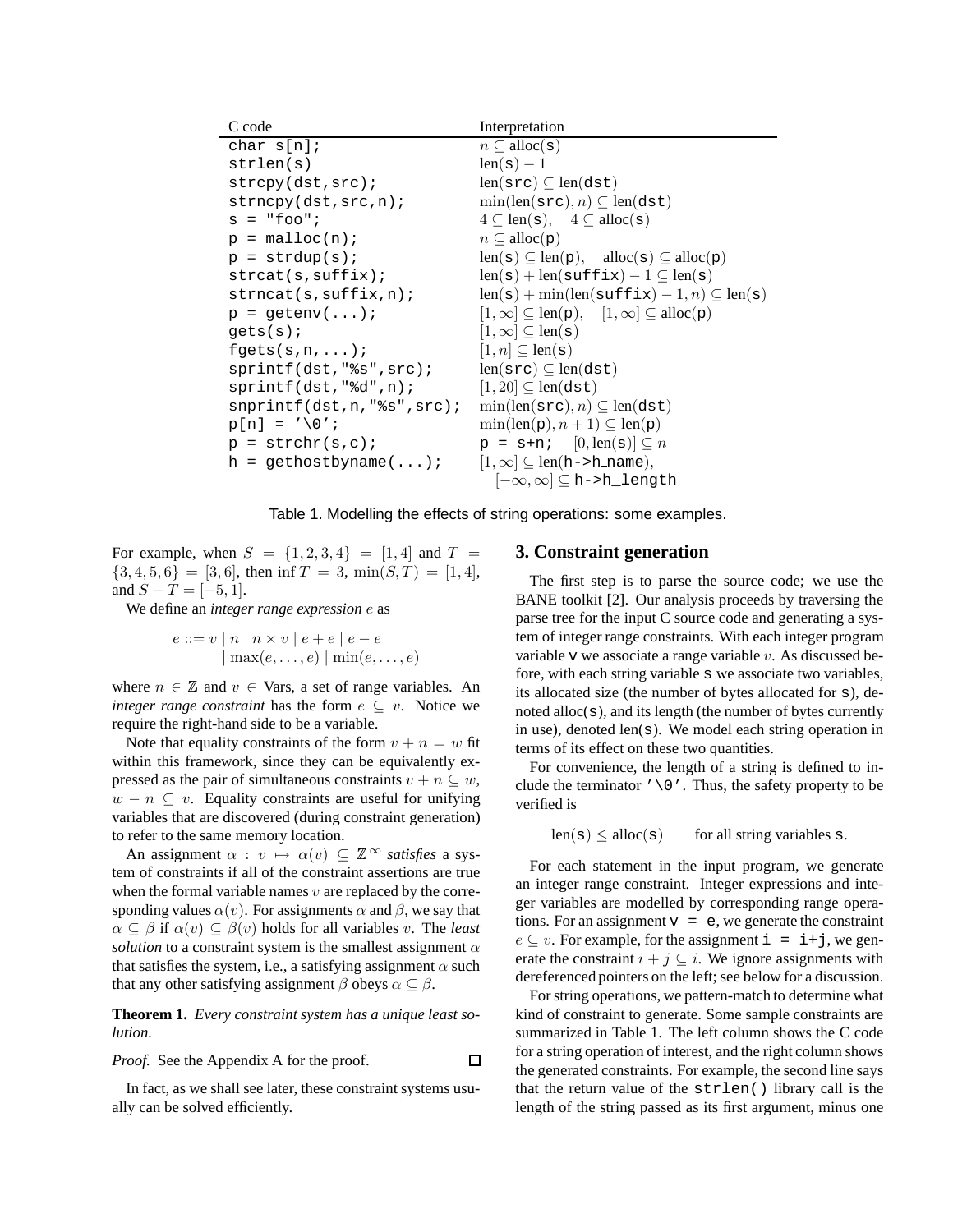(for the string terminator). The third line in the table says that the effect of the strcpy() operation is to overwrite the first argument with the second argument, and thus after the strcpy() the length of the first argument is equal to the length of the second argument. Note that although strncpy() may leave its target unterminated, we do not model this behavior.

For scalability and simplicity of implementation, we use a *flow-insensitive* analysis, i.e., we ignore all control flow and disregard the order of statements. Flow-insensitive analyses sacrifice some precision for significant improvements in scalability, efficiency, and ease of implementation. We do not claim that flow-insensitive analysis is necessarily the best approach for a production-quality buffer overrun tool; instead, we merely observe that its advantages (ease of implementation, scalability) mapped well to our initial goals (construction of a proof-of-concept prototype that can analyze large, real-world applications).

Note that the strcat() operation is difficult to model accurately in a flow-insensitive model, because we must assume that it can execute arbitrarily often (for instance, inside a loop). As a result, in a flow-insensitive analysis *every* non-trivial strcat() operation is flagged as a potential buffer overrun. This is a price we have to pay for the better performance of flow-insensitive analyses. Fortunately, most of the C library string operations are *idempotent*, which means that they do not present any intrinsic problems for a flow-insensitive analysis.

Finally, we model function calls *monomorphically*, i.e., we merge information for all call sites of the same function. Let  $f()$  be a function defined with the formal integer parameter formal. We add a variable f\_return to denote the return value of f(). A return statement in  $f()$  is treated as an assignment to  $f$  return. Each function call  $b = f(a)$  is treated as an assignment of the actuals to the formals (i.e.,  $formal = a$ ) followed by an assignment that carries the return value of  $f( )$  (i.e.,  $b = f(\text{return})$ . Note that the body of each function is processed only once, so this strategy is simple and efficient, but not necessarily precise.

After the possible ranges of all variables are inferred, we may check the safety property for each string s. Suppose the analysis discovers that  $len(s)$  and  $alloc(s)$  take on values only in  $[a, b]$  and  $[c, d]$ , respectively. There are three possibilities:

- 1. If  $b \leq c$ , we may conclude that the string s never overflows its buffer.
- 2. If  $a > d$ , then a buffer overrun always occurs in any execution that uses s.
- 3. If the two ranges overlap, then we cannot rule out the possibility of a violation of the safety property, and we

```
char s[20], *p, t[10];
strcpy(s, "Hello");
p = s + 5;strcpy(p, " world!");
strcpy(t, s);
```
Figure 3. A buffer overrun that the analysis would not find due to the pointer aliasing. In this example, a 13-byte string is copied into the 10-byte buffer t.

conservatively conclude that there is the potential for a buffer overrun vulnerability in s.

## **3.1. Handling pointers**

Ideally, we would like the constraint generation algorithm to be *sound*: if  $\alpha$  is a satisfying assignment for the constraint system generated by this algorithm on some program, then  $\alpha(v)$  should contain every possible value that the integer program variable v can take on during the execution of the program. Our algorithm is, however, unsafe in the presence of pointers or aliasing.

Table 1 is deliberately vague about pointer operations. This is because, in the simplistic model used in the prototype, pointer aliasing effects are largely ignored, and the rules for dealing with pointer expressions are highly adhoc. For example, the statement  $q = p+j$  is interpreted as alloc(p) – j  $\subseteq$  alloc(q), len(p) – j  $\subseteq$  len(q). This interpretation is correct in the absence of writes to  $\star_{\mathcal{P}}$  and \*q, but due to the implicit aliasing of p and q a write to one string is not reflected when the other string is read in some subsequent program statement. Figure 3 gives an example of a code segment with a static buffer overrun that is undetected by the analysis. Thus, ignoring pointer aliasing can cause the analysis to miss some vulnerabilities and, as we shall see later, can occasionally cause false alarms.

Doubly-indirected pointers (e.g., char  $**$ ) are hard to handle correctly with our heuristics and thus are ignored in our tool. Arrays of pointers present the same problems and are treated similarly. As an unfortunate result, commandline arguments (char \*argv[]) are not treated in any systematic way.

Function pointers are currently ignored. We also ignore union types. These simplifications are all unsound in general, but still useful for a large number of real programs.

It seems that one can retain some benefits of static analysis despite (largely) ignoring pointers and aliasing. Nonetheless, in practice there is one related C idiom that cannot be ignored: use of C struct's. Structures form essentially the only mechanism for abstraction or construction of data structures, so it is not surprising that they are widely used. Experience suggests that modelling structures properly is crucial to obtaining good results: an earlier analysis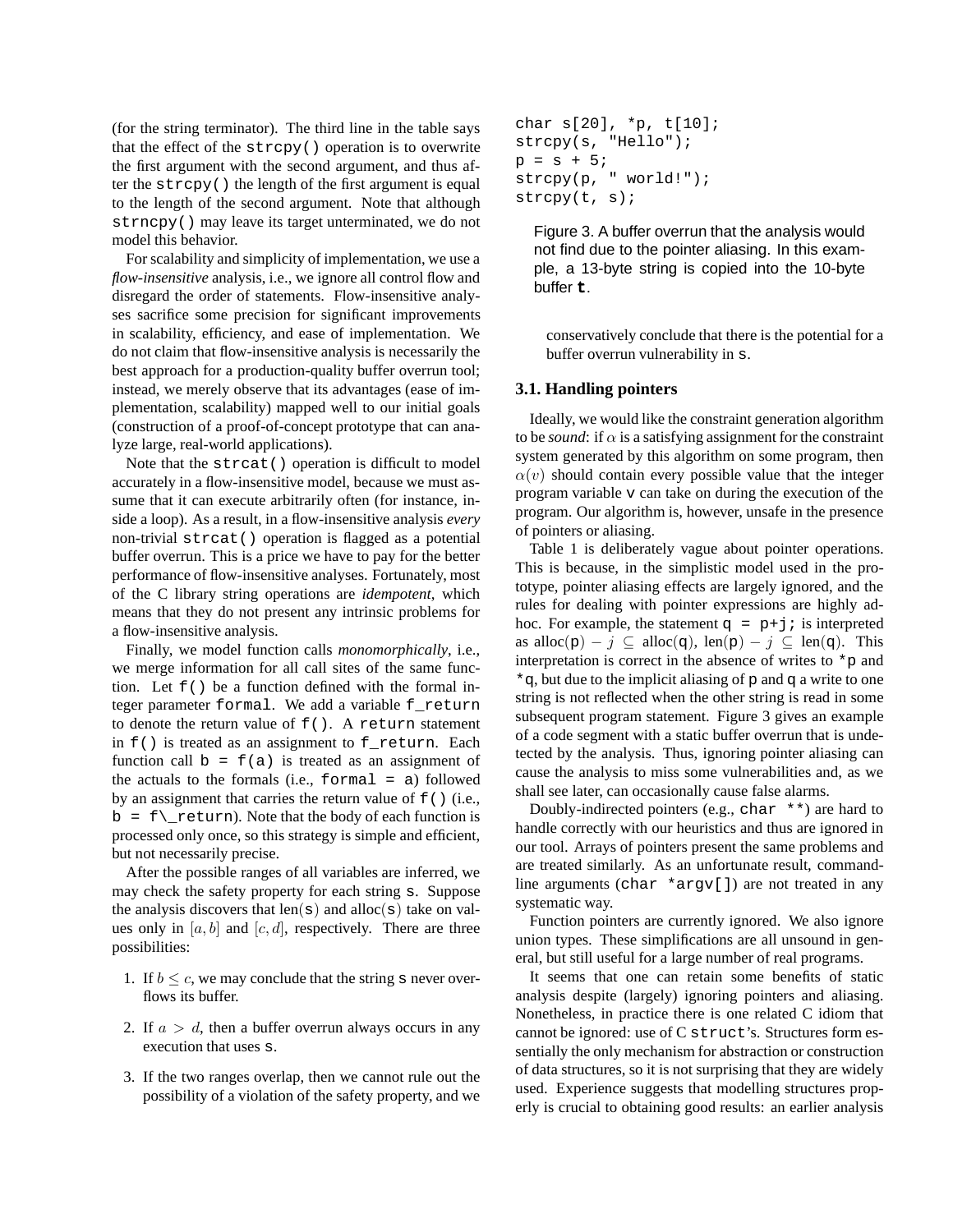tool that ignored structures was mostly useless for understanding real programs of any non-trivial complexity. One aspect that complicates analysis of structures is that they are commonly used in conjunction with pointers (for example, we might want to know whether p->left->right refers to the same object as q->right->right), yet one of the goals of the prototype was to avoid the implementation complexity associated with a full treatment of pointers, if possible.

This seeming paradox is resolved with a simple trick for modelling structures: all structure objects with the same (or compatible)C type are assumed to be potentially aliased and are modelled with a single variable in the constraint system (see also [16]). In addition, structure field references are further disambiguated using lexical field names, so that hp->h\_length is not considered the same memory location as hp->h\_addr. This technique can introduce false alarms (but doesn't miss real vulnerabilities, unless the program uses casts in unusual ways), yet it seems to work well enough in practice, in lieu of a full pointer analysis.

#### **4. Solving integer range constraints**

The design of the constraint language is motivated by the following intuition. Suppose we are analyzing a program with k variables. Consider the statespace  $\mathbb{Z}^k$  whose *i*-th component records the value of the  $i$ -th program variable. We may consider an execution of the program as a path through the statespace. With this perspective, our goal is to find a minimal bounding box that encloses all of the dynamically possible paths through the k-dimensional state space.

In this section, we give an efficient algorithm for finding a bounding box solution to a system of constraints. In practice, our algorithm scales linearly on our benchmarks. Notice that the solution to the constraint system gives us bounds on the ranges of each program variable standing alone, but cannot give us any information on relationships that hold between multiple program variables. As an alternative, we could imagine computing a minimal convex polyhedron that encloses all the execution paths (using, e.g., the simplex method). This would return more precise results, but it would probably also scale up very poorly to the large problem instances encountered when analyzing real-world programs. For instance, sendmail contains about 32k non-comment, non-blank lines of C code, and it yields a constraint system with about 9k variables and 29k constraints. The simplification to bounding boxes is what allows the constraint solver to run very efficiently.

We develop a bounding box algorithm by beginning with the simplest case: assume that arithmetic and min/max expressions are omitted, so that each constraint has the form  $f(v_i) \subseteq v_j$ , where  $f \in \mathcal{AF} = \{x \mapsto ax + b : a \in \mathbb{Z}, b \in \mathbb{Z}\}$  $\mathbb{Z}^{\infty}$  is an affine function on  $\mathbb{Z}^{\infty}$  extended to operate on ranges in the natural way, i.e.,  $f(R) = \{f(r) : r \in R\} \subseteq$ 

 $\mathbb{Z}^{\infty}$ .

We form a directed graph whose vertices are the variables  $v_i$ . For each constraint  $f(v_i) \subseteq v_j$  we add the labeled directed edge  $v_i \stackrel{f}{\rightarrow} v_j$ . Each vertex  $v_i$  is marked with a range  $\alpha(v_i)$  giving the current estimate of the solution. All ranges are initially set to  $\alpha(v_i) := \emptyset$ . Then constraints of the form  $n \subseteq v$  are processed by setting  $\alpha(v_i) :=$  RANGE-CLOSURE $(\alpha(v_i) \cup \{n\})$  and the solver is called.

The solver works by propagating information in this graph. We say that an edge  $v_i \stackrel{f}{\rightarrow} v_j$  is *active* if  $f(\alpha(v_i)) \nsubseteq \alpha(v_j)$ . To propagate information along such an active edge (also known as *relaxation*), we set  $\alpha(v_i)$  := RANGE-CLOSURE $(\alpha(v_i) \cup f(\alpha(v_i)))$ . An *augmenting path* is one containing only active edges. (This wording is in deliberate analogy to standard algorithms for shortest-paths and network flow problems.) The goal of the algorithm is to find augmenting paths and propagate information along them by relaxing the upper bounds on the solution.

If the resulting directed graph is acyclic, we can trivially solve the constraint system in linear time: we topologically sort the graph and propagate information along each edge in sorted order. Graphs with cycles are harder to handle.

The approach given above can be rephrased in the perhaps more familiar language of fixpoints over lattices. Each constraint  $f(v_i) \subseteq v_j$  induces a continuous function F on assignments given by

$$
(F(\alpha))(v_k) = \begin{cases} \alpha(v_j) \cup f(\alpha(v_i)) & \text{if } j = k \\ \alpha(v_k) & \text{otherwise,} \end{cases}
$$

and in this way the constraint system gives us a set of such functions  $\{F\}$ . Now note that a satisfying assignment for the constraint system forms a fixpoint for all the  $F$ 's, and vice versa. Therefore, we are seeking the least fixpoint of the functions  $\{F\}$ , because it will be the least solution to the constraint system.

We could search for the fixpoint using a standard worklist algorithm that visits all the augmenting pathsin breadth-first order and propagates information along them by relaxation. However, the basic worklist algorithm would exhibit serious problems: in the presence of cycles, it might not terminate! For instance, consider the constraint system containing the two constraints  $5 \subseteq v$  and  $v + 1 \subseteq v$ . A naive algorithm would loop forever, revising its initial estimate  $\alpha(v) = [5, 5]$ to  $[5, 6]$ ,  $[5, 7]$ ,  $[5, 8]$ , etc. This "counting to infinity" behavior arises because the lattice of ranges has infinite ascending chains, and thus the monotonicity of  $\{F\}$  is not enough to ensure termination.

At this point, we have three options for restoring termination.

1. We could restrict attention to those programs that induce acyclic constraint systems.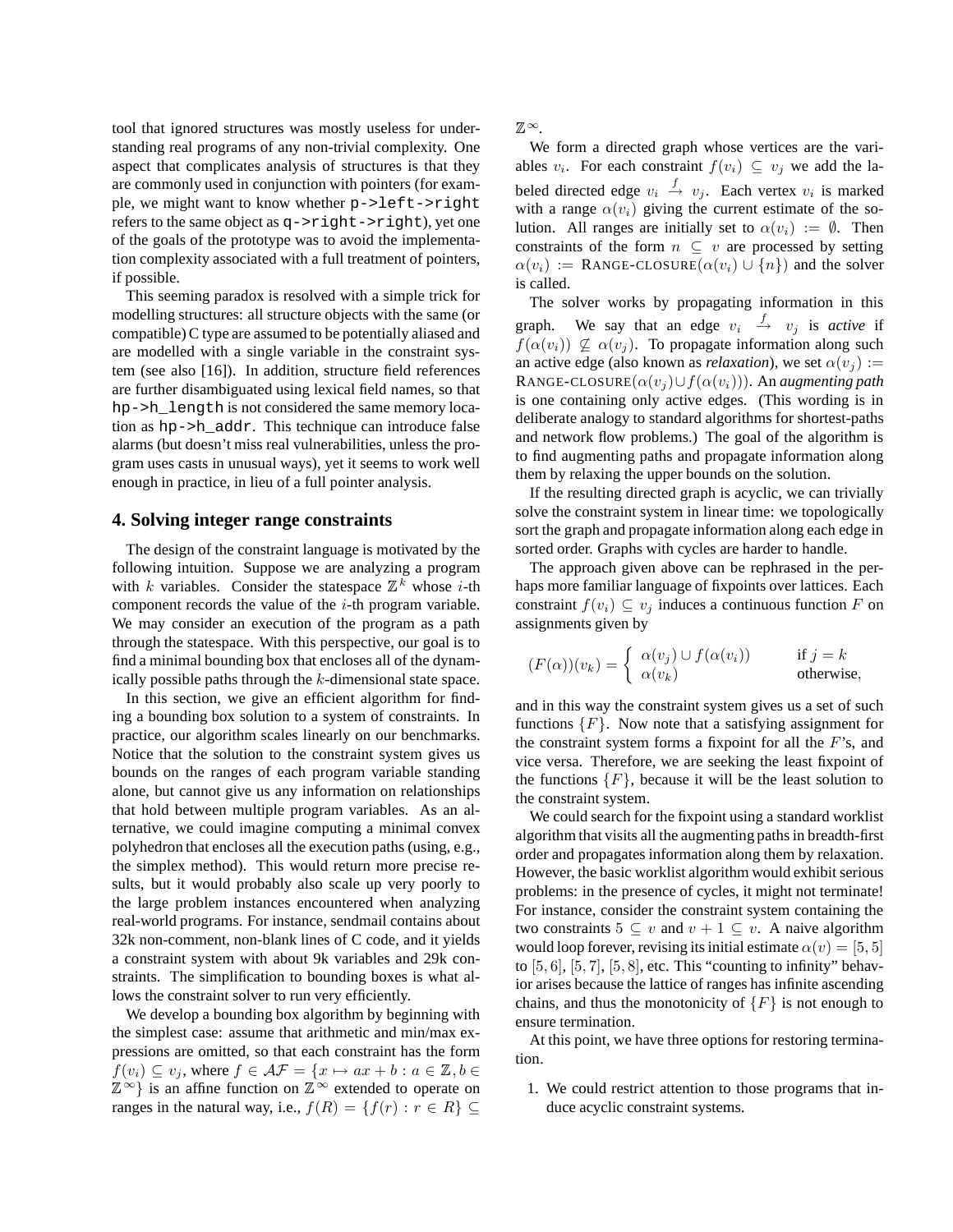- 2. We could introduce a widening operator that raises variables involved in cycles to the trivial solution  $[-\infty, \infty]$ , as pioneered in [10] and [11]. This avoids infinite ascending chains.
- 3. We could directly solve the constraint subsystem associated with each cycle, using domain-specific information about the constraint language.

The first is not very attractive, because real programs often involve cycles, such as those created by loops and recursion. Even worse, cycles are almost unavoidable for a flow-insensitive analysis: for example, the C assignment  $i = i1+$  will always induce a cycle in the form of a constraint  $i + 1 \subseteq i$ . One disadvantage of the second option is that it introduces imprecision, i.e., it will only provide an approximate solution (an upper bound on the least satisfying assignment).

This paper follows the third option. We show how to avoid divergent behavior, without introducing any imprecision, by directly solving for the fixpoint of the constraint subsystem associated with each cycle.

A typical cycle looks like

 $f_1(v_1) \subseteq v_2, \ldots, f_{n-1}(v_{n-1}) \subseteq v_n, f_n(v_n) \subseteq v_1.$ 

Transitively expanding this cycle, we find that  $f(v_1) \subseteq v_1$ where  $f = f_n \circ \cdots \circ f_1$ . (We may view f loosely as Shostak's *loop residue* [56] for the cycle.) The composition of affine functions is affine, so  $f$  is affine. The observation is that we can precisely solve this cyclic constraint system without any divergence whatsoever, by using a simple fact on the fixpoints of affine functions.

**Lemma 1.** Let  $f(x) = ax + b$  be an affine function in  $AF$ *with*  $a > 0$ , *let*  $R$  *be a range*, *and let*  $S \subseteq \mathbb{Z}^{\infty}$  *be the minimal range satisfying*  $R \subseteq S$  *and*  $f(S) \subseteq S$ *. Then* (1)  $\sup S = \infty$  *if*  $\sup f(R) > \sup R$ *; also,* (2)  $\inf S = -\infty$ *if*  $\inf f(R) < \inf R$ *. If neither clause* (1) *nor clause* (2) *applies, we have*  $S = R$ *. If both clauses apply, we have*  $S = [-\infty, \infty]$ .

**Theorem 2.** *We can solve the constraint subsystem associated with a cycle in linear time.*

To restate the theorem intuitively: if we ever find an augmenting path that traverses an entire cycle, the theorem shows us how to immediately apply a widening operator *without any loss of precision whatsoever*. This provides a simple way to avoid the "counting to infinity" behavior that arises from traversing a cycle multiple times. Thus, the real contribution of Theorem 2 is that it shows how to find the fixpoint of the system precisely and efficiently; since we are working in a lattice with infinite ascending chains, standard techniques cannot provide this.

Figure 4 presents an algorithm that uses these ideas to handle cycles efficiently. This time, we use a depth-first CONSTRAINT-SOLVER

1. Set  $\alpha(v_i) := \emptyset$  for all *i*, and set *done* := false.

- 2. For each constraint of the form  $n \subseteq w$ , do
- 3. Set  $\alpha(w) := \text{RANGE-CLOSURE}(\alpha(w) \cup \{n\}).$
- 4. While  $done \neq true$ , call ONE-ITERATION.

## ONE-ITERATION

1. Set  $C(v_i) :=$  white for all i and set *done* := true.

- 2. For each variable  $v$ , do
- 3. If  $C(v) =$  white, do

4. Set  $prev(v) := null$  and call  $VISIT(v)$ .

 $V\text{ISIT}(v)$ 

1. Set  $C(v) := \text{gray}.$ 

2. For each constraint of the form  $f(v) \subseteq w$ , do

3. If  $f(\alpha(v)) \nsubseteq \alpha(w)$ , do

- 4. Set  $\alpha(w) := \text{RANGE-CLOSURE}(\alpha(w) \cup f(\alpha(v))).$
- 5. Set  $done := false$ .
- 6. If  $C(w) = \text{gray}$ , call HANDLE-CYCLE(v,w,prev).
- 7. If  $C(w) =$  white, do

8. Set  $prev(w) := v$  and call  $VIST(w)$ .

9. Set  $C(v) := \text{black}$ .

 $\text{RANGE-CLOSURE}(S)$ 

1. Return the range [inf  $S$ , sup  $S$ ].

Figure 4. An algorithm that efficiently solves systems of integer range constraints.

search so that we can recover the edges participating in the cycle as soon as we see a back-edge. The HANDLE-CYCLE procedure (left unspecified here, for space reasons) retraces the cycle discovered in the depth-first search using the predecessor pointers and then processes that cycle using the algorithm sketched in the proof of Theorem 2 (see Appendix A).

In theory, this solution process could take  $O((n + m)k)$ time in the worst case, where  $k$  counts the number of cycles in the graph. In practice, though,  $k$  seems to be small, and the algorithm usually runs in linear time, probably because of sparsity and locality in the constraint systems that arise during the analysis of typical programs.

This concludes our treatment of constraint solving for simple constraints. We have extended the algorithm to handle the full constraint language, including multi-variable expressions and min/max operators. See Appendix B for the details.

# **5. Early experience with the prototype**

This section details some early experience with the current version of the overrun detection tool.

The experimental methodology was simple. The tool was applied to several popular software packages. The tool typically produced a number of warnings about potential buffer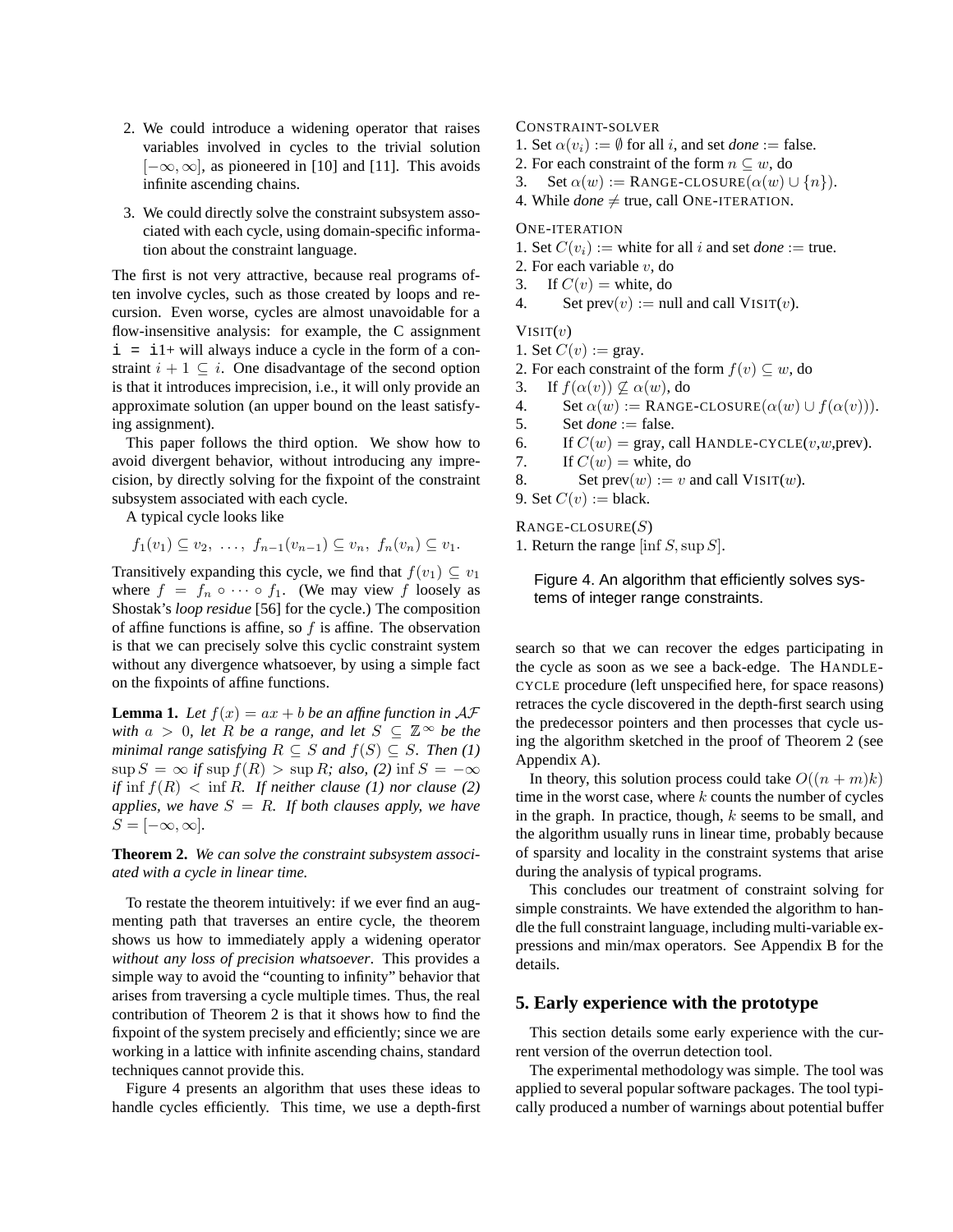overruns, and one of us examined the source by hand to screen out the false alarms. Some sample output is shown in Figure 5.

We applied the tool to about a dozen software packages. Due to lack of space, we omit the cases where the tool found nothing of interest.

#### **5.1. Linux net tools**

The best success story so far arose from an analysis of the Linux nettools package, which contains source for standard networking utilities such as netstat, ifconfig, route, and so on. The programs themselves total about 3.5k lines of code, with another 3.5k devoted to a support  $library<sup>1</sup>$ .

This package had already been audited by hand once in 1996 after several buffer overruns were found in the code [31], so it came as somewhat of a surprise when the tool discovered several serious and completely new buffer overrun vulnerabilities. One library routine trusts DNS responses and blindly copies the result of a DNS lookup into a fixed-length buffer, trusting both the hp->h\_name and hp->h\_length values returned. In both cases, this trust is misplaced. Another routine blindly copies the result of a getnetbyname() lookup into a fixed-size buffer. At first glance, this may appear harmless; however, getnetbyname() may issue a NIS network query in some cases, and thus its response should not be trusted. Several other places also perform unchecked strcpy()'s into fixed-size buffers on the stack that can apparently be overrun by spoofing DNS or NIS results or by simply registering a host with an unexpectedly long name.

These vulnerabilities seem likely to be remotely exploitable<sup>2</sup>. It is worth stressing that these holes were previously unknown, despite an earlier manual audit of the code.

#### **5.2. Sendmail 8.9.3**

The latest version of sendmail (about 32k lines of C code) was one of the first programs analyzed. Some sample output is shown in Figure 5, which shows (for example) that solving the constraint system took less than two seconds; also, Section 5.5 presents a more detailed study of the warnings from the tool. Sendmail makes an especially interesting test, because it has been extensively audited by hand for buffer overruns and other vulnerabilities. Also, we feel that it makes for a very thorough test of the applicability of the tool to large, complex applications.

The testing session did not uncover any security vulnerabilities in sendmail-8.9.3. A few small bugs were identified that could in theory lead to buffer overruns, but they do not seem exploitable in practice because the relevant inputs are not under adversarial control. Nonetheless, the new bugs identified do demonstrate the potential to find subtle coding errors in real code using automated analysis techniques.

The most important bug identified by the tool was a complex off-by-one error in the management of string buffers. This bug is hinted at by the warning about 'dfname@collect()': the tool discovered that 20 bytes were allocated for a buffer called dfname (defined in the collect() procedure), and that a string containing possibly as many as 257 bytes might be copied into the 20 byte buffer. This is a potential violation of the safety property. In this case, the tool suggests that the lengthy string came from the return value of queuename(), but was not able to identify any further dependencies of interest.

Upon further investigation, using other diagnostics from the tool, we found that a complex sequence of invocations can cause queuename() to return a 21-byte string (including the terminating ' $\setminus$ 0'). (The 257-byte figure is a result of imprecision in the analysis.) The troublesome sequence is: orderq() reads a file from the queue directory, and copies its filename (possibly as many as 21 bytes long, including the  $\sqrt{0'}$  into d->d\_name and then into w->w\_name; then runqueue() calls  $dowork(w->w_name+2,...),$  and  $dowork()$  stores its first argument (which can be as long as 19 bytes) into e->e\_id; next queuename() concatenates "qf" and e->e\_id, returning the result, which is copied into dfname; but queuename()'s return value might be as long as  $19+2=21$  bytes long (including the '\0'), which will overflow the 20-byte dfname buffer.

This minor bug is the result of a common off-by-one error: the programmer apparently forgot to include the string terminator  $\prime \setminus 0$  ' when counting the number of bytes needed to store the return value from queuename(). The very complex calling pattern needed to trigger this pattern illustrates why this type of bug is so difficult for humans to find on their own and why automated tools are so well suited for this task.

We note that this coding error survived at least one manual audit (the bug predates version 8.7.5, and survived an extensive sweep of the code apparently inspired by CERT advisory CA-96.20).

For completeness, we explain some of the other warning messages in Figure 5. The warning about 'from@savemail()' is caused by imprecision in the analysis. The relevant code looks something like this:

```
if (sizeof from
    < strlen(e->e_from.q_paddr) + 1)
     break;
```

```
strcpy(from, e->e_from.q_paddr);
```
A human would realize that the strcpy() is not reached

<sup>&</sup>lt;sup>1</sup>Throughout this paper, we exclude comments and blank lines from our counts of code sizes.

 $2$ We haven't written exploit code to confirm this, but examination of the source suggests that standard attacks are likely to work.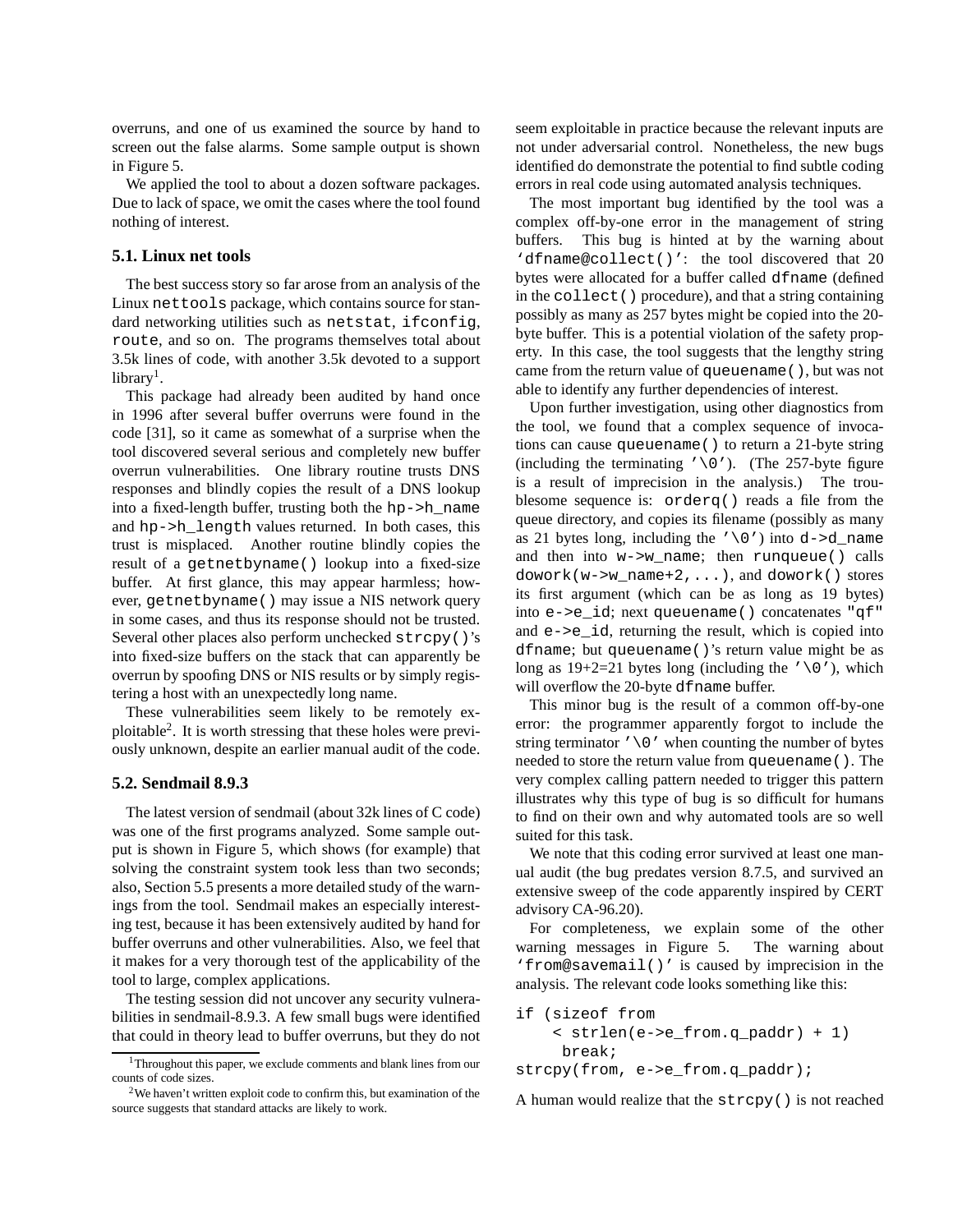```
Warning: function pointers; analysis is unsafe...
1.74user 0.07system 0:01.99elapsed 90%CPU
Probable buffer overflow in 'dfname@collect()':
  20..20 bytes allocated, -Infinity..257 bytes used.
  <- siz(dfname@collect())
  <- len(dfname@collect()) <- len(@queuename_return)
Probable buffer overflow in 'from@savemail()':
  512..512 bytes allocated, -Infinity..+Infinity bytes used.
  <- siz(from@savemail())
  <- len(from@savemail()) <- len((unnamed field q_paddr))
Slight chance of a buffer overflow in 'action@errbody()':
  7..36 bytes allocated, 7..36 bytes used.
  <- siz(action@errbody())
  <- len(action@errbody())
...
```
Figure 5. Some example output from the analysis tool. This example is a small sample of some of the more interesting output from an analysis run of sendmail 8.9.3.

unless it is safe to execute. The tool does not find this proof of safety because the range analysis is flow-insensitive and thus blind to the if statement.

The warning about 'action@errbody()' (another false alarm) is also instructive. The relevant section of code has the following form:

```
char *action;
if (bitset(QBADADDR, q->q_flags))
    action = "failed";
else if (bitset(QDELAYED, q->q_flags))
    action = "delayed";
```
We can readily see that alloc $(\text{action}) = \text{len}(\text{action})$  always holds for this code segment, so there is no safety problem. However, the "bounding box" range analysis is fundamentally unable to detect invariants describing the possible relationships between values of program variables—another form of imprecision—so it is unable to detect and exploit this invariant to prove the code safe.

In this case, the analysis can only assume that the string action may have as few as 7 bytes allocated for it but as many as 8 bytes copied into it. This happens fairly often: when a pointer can refer to multiple strings of different lengths, the analysis usually reports that its size and length both have the same range  $[d, e]$ , and when  $e > d$  there is no way to rule out the possibility of a problem. We use several heuristics to try to detect this class of false alarms and prioritize all warnings: this class of violations of the safety property is labelled "Slight chance of a buffer overrun."

One aspect of this trial that is not apparent from Figure 5 is the large number of false alarms encountered (see Section 5.5). Weeding through the false alarms took a full day of staring at warning messages and source code. A developer already experienced in sendmail internals might have completed the task more quickly, but it would still undoubtedly be a time-consuming process.

# **5.3. Sendmail 8.7.5**

Finding new security vulnerabilities is a compelling way to validate the effectiveness of the tool, but it requires considerable time with no guarantee of positive results. As a time-saving alternative, we applied the tool to old software known to contain serious vulnerabilities to see if the bugs could have been detected. Sendmail is one of the classic examples of an application that has been vulnerable to buffer overruns in the past. Since CERT reported several overruns in sendmail 8.7.5 (see CA-96.20), and since the next version was audited by hand to try to eliminate such bugs, we decided to use this as a test platform.

The tool found many potential security exposures in sendmail 8.7.5:

- An unchecked sprintf() from the results of a DNS lookup to a 200-byte stack-resident buffer; exploitable from remote hosts with long DNS records. (Fixed in sendmail 8.7.6.)
- An unchecked sprintf() to a 5-byte buffer from a command-line argument (indirectly, via several other variables); exploitable by local users with "sendmail -h65534 ...". (Fixed in 8.7.6.)
- An unchecked strcpy() to a 64-byte buffer when parsing stdin; locally exploitable by "echo /canon aaaaa...  $|$  sendmail -bt". (Fixed in 8.7.6)
- An unchecked copy into a 512-byte buffer from stdin; try "echo /parse aaaaa... | sendmail -bt". (Fixed in 8.8.6.)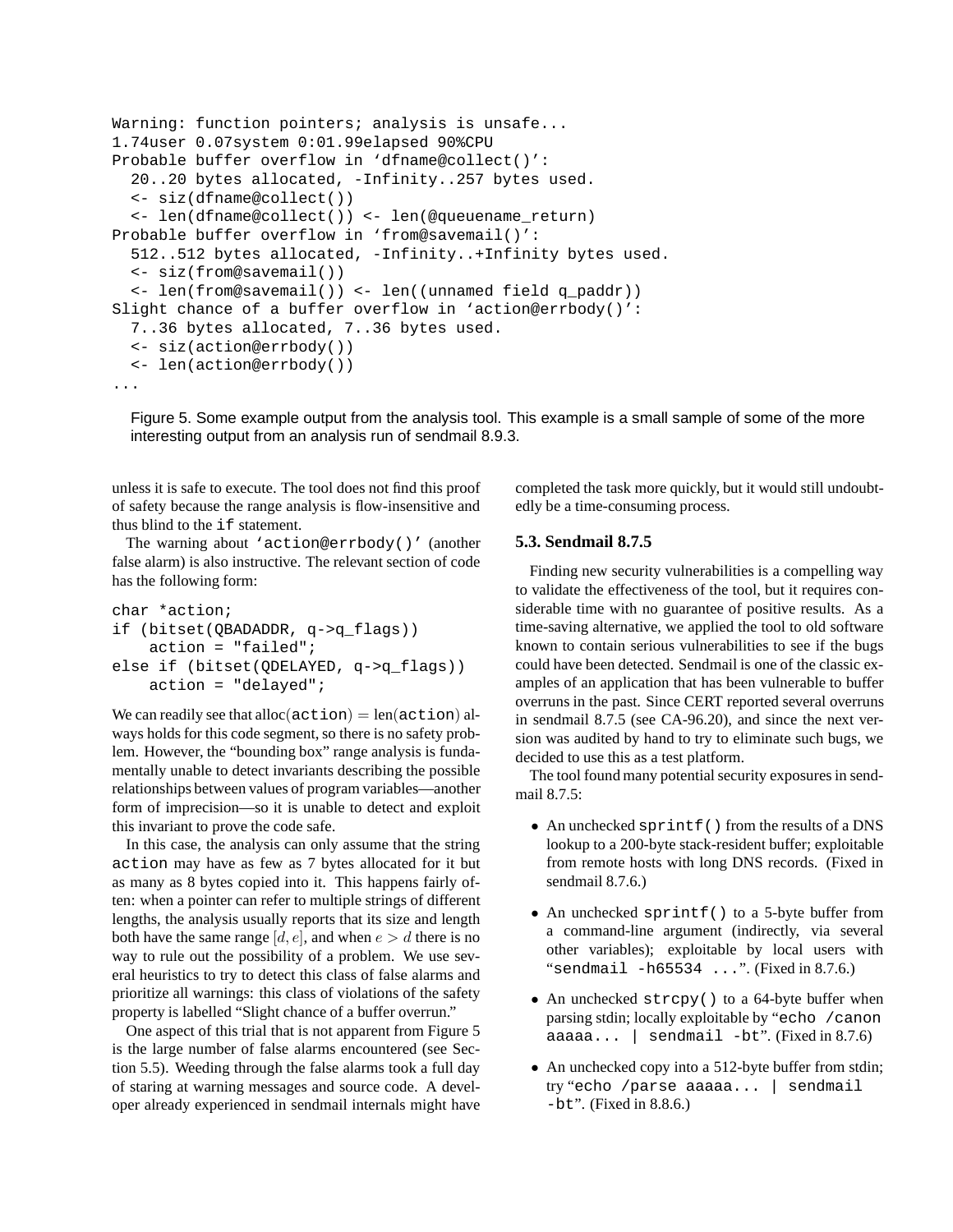| Improved analysis                                       | False alarms that could be eliminated |                                                 |
|---------------------------------------------------------|---------------------------------------|-------------------------------------------------|
| flow-sensitive                                          |                                       |                                                 |
| flow-sens. with pointer analysis                        |                                       | $\frac{19/40 \approx 48\%}{25/40 \approx 63\%}$ |
| flow- and context-sens., with linear invariants         |                                       | $28/40 \approx 70\%$                            |
| flow- and context-sens., with pointer analysis and inv. |                                       | $38/40 \approx 95\%$                            |

Table 2. Expected reduction in false alarms from several potential improvements to the analysis.

- An unchecked sprintf() to a 257-byte buffer from a filename; probably not easily exploitable. (Fixed in 8.7.6.)
- A call to bcopy() could create an unterminated string, because the programmer forgot to explicitly add a  $\prime \setminus 0$  '; probably not exploitable. (Fixed by 8.8.6.)
- An unchecked strcpy() in a very frequently used utility function. (Fixed in 8.7.6.)
- An unchecked strcpy() to a (static) 514-byte buffer from a DNS lookup; possibly remotely exploitable with long DNS records, but the buffer doesn't live on the stack, so the simplest attacks probably wouldn't work. Also, there is at least one other place where the result of a DNS lookup is blindly copied into a static fixed-size buffer. (Fixed in 8.7.6.)
- Several places where the results of a NIS network query is blindly copied into a fixed-size buffer on the stack; probably remotely exploitable with long NIS records. (Fixed in 8.7.6 and 8.8.6.)

Most of these coding errors became a threat only because of subtle interactions between many pieces of the program, so the bugs would not be apparent from localized spot-checks of the source. This seems to be a good demonstration of the potential for finding real vulnerabilities in real software.

To our knowledge, none of the vulnerabilities found in sendmail 8.7.5 by our tool have been described publicly before.

## **5.4. Performance**

In our experience, the performance of the current implementation is sub-optimal but is usable. For example, the analysis of sendmail (about 32k lines of C code) took about 15 minutes of computation on a fast Pentium III workstation: a few minutes to parse the source, the rest for constraint generation, and a few seconds to solve the resulting constraint system.

The prototype generates extensive debugging output and has not been optimized, so we expect that the analysis time could be reduced with additional effort. On the other hand, the time required to examine all the warnings by hand currently dwarfs the CPU time needed by the tool, so better performance is not an immediate priority. For now, the most important property of the system is that it scales up readily to fairly large applications<sup>3</sup>.

## **5.5. Limitations**

The main limitation of the prototype is the large number of false alarms it produces, due to imprecision in the range analysis. As a consequence, a human must still devote significant time to checking each potential buffer overrun.

Our tool generates 44 warnings marked Probable for sendmail 8.9.3. Four of these were real off-by-one bugs, which leaves 40 false alarms. Despite the high success rate (1 in 10 warnings indicated real bugs), eliminating the false alarms by hand still requires a non-negligible level of human effort.

One way to reduce the number of false alarms requiring human attention is to trade off time for precision in the integer analysis. For example, we could envision moving to a flow-sensitive or context-sensitive analysis. This obviously raises the question of which improvements are worth the effort and at what cost. To estimate the potential benefits of various possible improvements to the analysis, we classified—by hand—the causes of each false alarm in sendmail 8.9.3. See Table 2 for the results. (A *linear invariant* is a simple, linear relationship between program variables—such as  $x + y < 5$  or alloc(buf)  $\geq$  buflen that holds in all program executions.)

These figures suggest that, in retrospect, it might have been better to use a more precise but slower analysis. We expect that standard analysis techniques (such as SSA form [13], Pratt's method [49] or Shostak's loop residues [56], and a points-to analysis) could be used to improve on our current prototype by an order of magnitude or more. However, significant engineering effort is probably required to get there.

Despite the unwieldy number of false alarms produced by our tool, our approach is still a substantial improvement over the alternative: in a typical code review, one would identify all the potentially unsafe string operations (perhaps using grep), trace back all execution paths leading to those unsafe operations, and manually verify that none of them lead to exploitable overruns. For comparison, there are about 695 call sites to potentially unsafe string operations

<sup>&</sup>lt;sup>3</sup>We have no experience with very large applications, e.g., programs with hundreds of thousands of lines of code, so it remains unknown how our techniques scale up to such program sizes.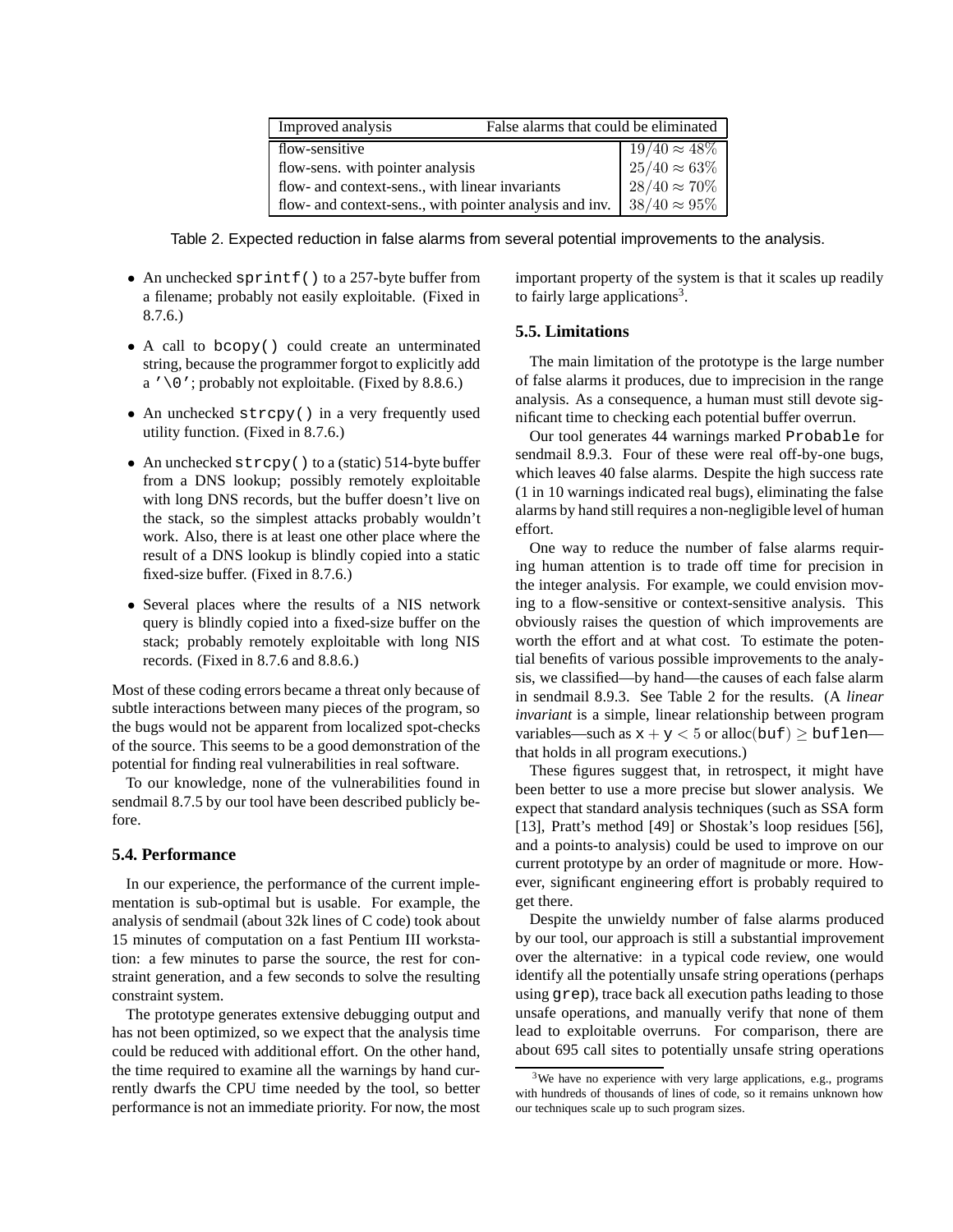in the sendmail 8.9.3 source which would need to be manually checked in a typical code audit— $15\times$  more than the number that must be examined with our tool—so we conclude that our tool is a significant step forward.

One important gap in our understanding of the prototype's limitations is that it is difficult to rigorously measure the false negative rate. As a first approximation, we may examine all the buffer overruns in sendmail that have been fixed in the three years since the release of version 8.7.5; any such bug not reported by the tool is a false negative. To our knowledge, the only publicly-reported overrun in sendmail 8.7.5 is the chfn vulnerability [44], where a local user can overflow a 257-byte buffer by changing their gecos field in /etc/passwd. Due to pointer aliasing and primitive pointer operations, our tool does not find the chfn bug, although a better pointer analysis would have revealed the problem. A detailed manual examination of the source code revision history shows that a number of other buffer overruns in sendmail 8.7.5 have been quietly fixed without any public announcements<sup>4</sup>. As far as we know, our tool finds all of those vulnerabilities (see Section 5.3 for examples). This evidence suggests that our tool's false negative rate is non-negligible but still acceptable.

A final problem with the tool is that it does not provide as much information about each potential buffer overrun as we might like. As can be seen from Figure 5, the output shows only which buffer overflowed, not which statement was at fault. This ambiguity is arguably an unfortunate consequence of the constraint-based formulation. To improve the situation somewhat, we extended the constraint solver to report which variable(s) contributed to each violation of the safety property. This heuristic is not always reliable, but it does help.

# **6. Related work**

LINEAR PROGRAMMING. Many papers have suggested using linear programming techniques to discover program invariants, including the simplex method, Fourier-Motzkin variable elimination [53], the Omega method [50], the SUP-INF method [5, 55], Shostak's loop residues [56], and algorithms for special classes of linear systems [30, 9, 38]. Typically, one combines linear programming with *abstract interpretation* over some simple domain (convex polyhedra, octagons, etc.) [10, 11, 23, 25, 26, 24, 52]. In this context, linear programming algorithms provide a tool for manipulating subsets of  $\mathbb{Z}^k$ , with operations such as  $\cup$ ,  $\cap$ , projection, widening, and testing for feasibility. See especially [11] for an early example of a tool that infers linear invariants of small programs using abstract interpretation and the simplex method. Although the simplex-based techniques offer more precision than our range analysis, it is not clear how well they scale.

PARALLELIZING COMPILERS. One important application for array reference analysis is in discovering implicit parallelism in sequential Fortran programs [40, 4, 50]; however, those techniques do not seem to help with the buffer overrun problem because they focus too narrowly on the special case of loop optimization.

ARRAY BOUNDS CHECKING. One way to avoid buffer overruns is to use runtime array bounds checks. There are several implementations of array bounds checking for C, including SCC [3], gcc extensions [35], Purify [51], and BoundsChecker [46]. However, many of these tools impose a large performance overhead (instrumented programs are typically  $2-3\times$  slower than the original versions [3, 35, 8, 22]). As a result, the tools are usually used only for debugging, not for production systems.

To reduce the high cost of runtime bounds checking, several researchers have studied optimization techniques for eliminating redundant checks [22, 39, 57]. However, they typically focus on moving bounds checks to less frequently executed locations, rather than on eliminating all bounds checks. For example, hoisting bounds checks out of loops using loop invariants greatly reduces the performance impact of the bounds checks but cannot reduce the number of checks in the program's source code. Therefore, these optimization techniques are not well suited for proactively finding buffer overruns.

Other works have concentrated on eliminating all bounds checks for some type-safe languages. For example, Necula and Lee develop a certifying compiler for a type-safe subset of C that eliminates most bounds checks using Shostak's loop residues [45]. Also, Xi and Pfenning propose a method to eliminate runtime array bounds checking for ML with the help of some assertions added by the programmer to capture certain program invariants [60, 61]. Of course, none of these tools can eliminate buffer overruns in large legacy applications written in C.

RANGE ANALYSIS. Our approach to range analysis builds on much prior work in the literature, including early work on abstract interpretation [10] and range propagation [27] as well as more mature work on systems for static debugging [6], generalized constant propagation [59], and branch prediction [47]; however, our emphasis on analysis of large programs spurred us to develop new techniques with better scaling behavior.

CONSTRAINT-BASED ANALYSES. Philosophically, our analysis may be viewed as a constraint-based analysis [1]; however, it is unusual to incorporate arithmetic expressions in the set constraint language and solver (but see [28] for an important partial exception).

<sup>4</sup>We do not know whether these bugs were known to the sendmail developers, or whether they were fortuitously eliminated by the moredefensive programming style initiated in versions 8.7.6 and 8.8.0.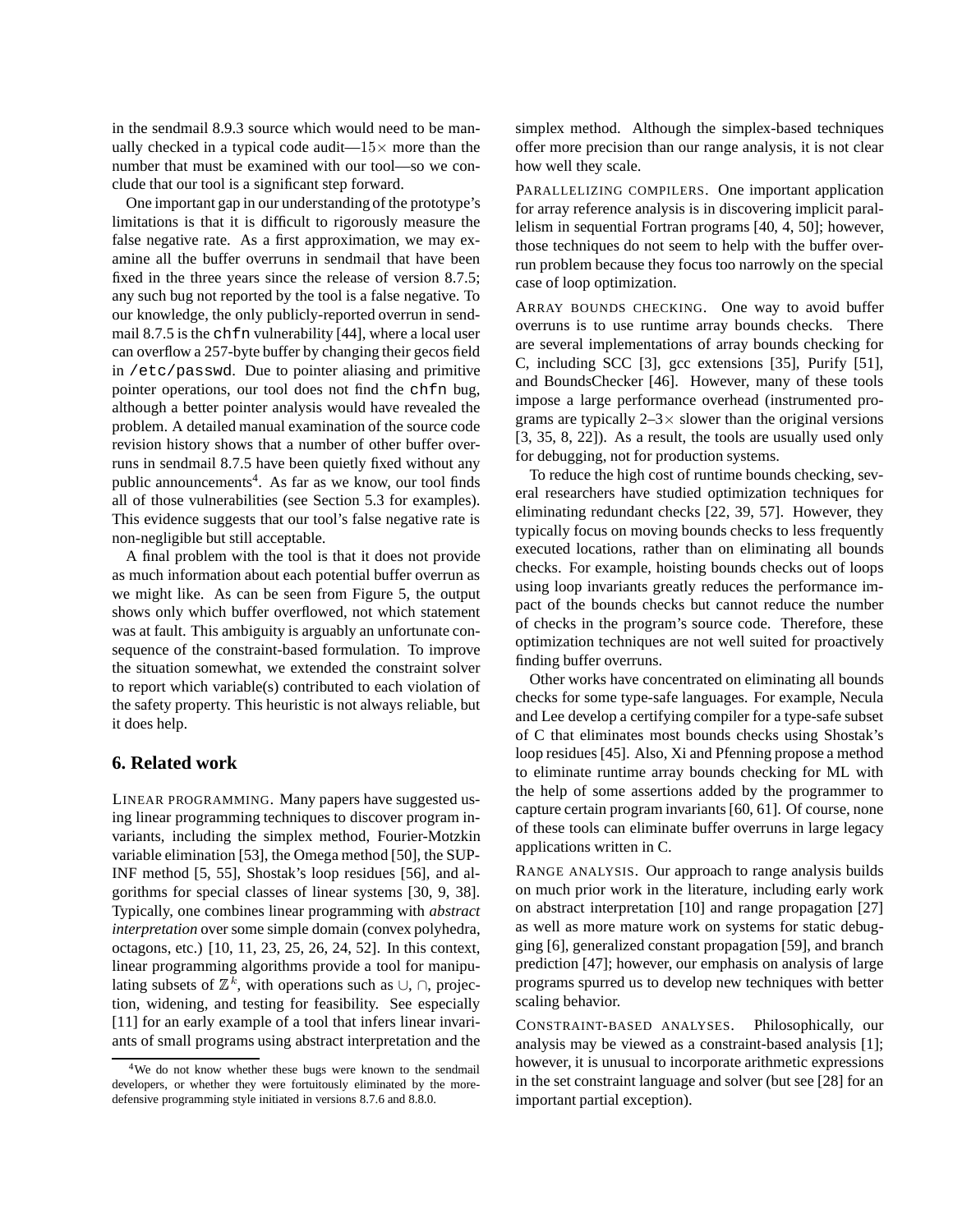Note also that techniques for solving integer constraint systems may be found in the artificial intelligence literature [14, 32, 37, 58]; however, their algorithms typically stress generality for small problems ("hundreds of nodes and constraints" [14]) over scalability and thus are not directly applicable here.

LINT-LIKE TOOLS. Several commonly used tools [34, 18, 19] use static analysis and some heuristics to detect common programming errors (such as type errors, abstraction violations, and memory management bugs), but these tools don't detect buffer overruns.

Many practitioners have noted that grep can be a useful if crude test for finding buffer overruns by searching for all uses of unsafe string operations; however, a substantial time investment is often required to deal with the very large number of false alarms. Our results demonstrate an 15× improvement over grep for the case of sendmail 8.9.3 (see Section 5.5).

PROGRAM VERIFICATION. ESC is an automated program checker for Modula-3 and Java that catches many programming errors at compile-time, using program verification techniques [15]. One disadvantage of ESC is that it requires coders to annotate module interfaces with information about expected pre- and post-conditions, but it can use this information to find a very large class of potential bugs.

STACKGUARD. Stackguard is a runtime tool which detects buffer overruns on the stack before they cause harm [12]. Stackguard imposes very little performance overhead and has been applied to large suites of applications, including an entire Linux distribution. Stackguard is a powerful tool that can serve as a strong deterrent against many existing buffer overrun attacks; however, it does not stop all overrun attacks, and thus should not be relied upon as the only line of defense.

# **7. Conclusion**

This paper introduces a simple technique for the automated detection of buffer overrun vulnerabilities. Of particular significance is its ability to analyze large, complex programs. Because we trade off precision for scalability, our tool generates a relatively large number of false alarms, but it seems likely that a more sophisticated analysis could reduce the frequency of false alarms. We also demonstrated that our prototype implementation can find even very subtle bugs that elude human auditors. Although the tool is certainly no substitute for defensive programming or a careful code review, our experience suggests that it can complement and reduce the burden of these approaches.

Our implementation hinges on two key design considerations. First, treating strings as an abstract data type allows us to recognize natural abstraction boundaries that are obscured by the C string library. Second, formulating the problem in terms of integer range tracking allows us to build on techniques from program analysis.

We conclude that this provides a powerful and successful new approach to finding buffer overrun vulnerabilities. We attribute its success to the new methodology introduced, where we apply static analysis to security problems. One major advantage of static analysis is that it allows us to proactively eliminate security bugs before code is deployed.

Ideally, we would like a tool that could catch *every* buffer overrun. Although our tool does not detect all exploitable overruns, it still finds more than humans do, which shows that we have made real progress toward this greater goal.

# **8. Acknowledgements**

We are grateful to a number of readers whose comments have substantially improved the paper, including Crispin Cowan, George Necula, Adrian Perrig, John Viega, and the anonymous reviewers. Thanks especially to Steven Bellovin (for bringing our attention to some of the limitations of dynamic testing in security applications) and to Manuel Fähndrich (for early discussions on the basic approach to modelling string buffers).

#### **References**

- [1] A. Aiken, "Set constraints: results, applications, and future directions," *PPCP'94: Principles and Practice of Constraint Programming*, Springer-Verlag, pp.326–335.
- [2] A. Aiken, M. Fähndrich, J.S. Foster, Z. Su, "A toolkit for constructing type- and constraint-based program analyses," *TIC'98: Types in Compilation*, Springer-Verlag, 1998, pp.78–96.
- [3] T.M. Austin, S.E. Breach, G.S. Sohi, "Efficient Detection of All Pointer and Array Access Errors," *PLDI'94*, ACM.
- [4] U. Banerjee, *Dependence analysis for supercomputing*, Kluwer Academic Publishers, Norwell, MA, 1988.
- [5] W.W. Bledsoe, "The SUP-INF method in Presburger arithmetic,", Memo ATP-18, Math Dept., U. Texas Austin, Dec. 1974.
- [6] F. Bourdoncle, "Abstract debugging of higher-order imperative languages," *PLDI'93*, ACM.
- [7] The bugtraq mailing list, http://www.securityfocus.com/.
- [8] F. Chow, "A portable machine-independent global optimizer—Design and measurements," Tech. report 83-254, PhD thesis, Computer Systems Lab, Stanford Univ., 1983.
- [9] E. Cohen, N. Megiddo, "Improved algorithms for linear inequalities with two variables per inequality," *SIAM J. Computing*, vol.23 no.6, pp.1313–1347, Dec. 1994.
- [10] P. Cousot, R. Cousot, "Static determination of dynamic properties of programs," *Proc. 2nd Intl. Symp. on Programming*, Paris, Apr. 1976.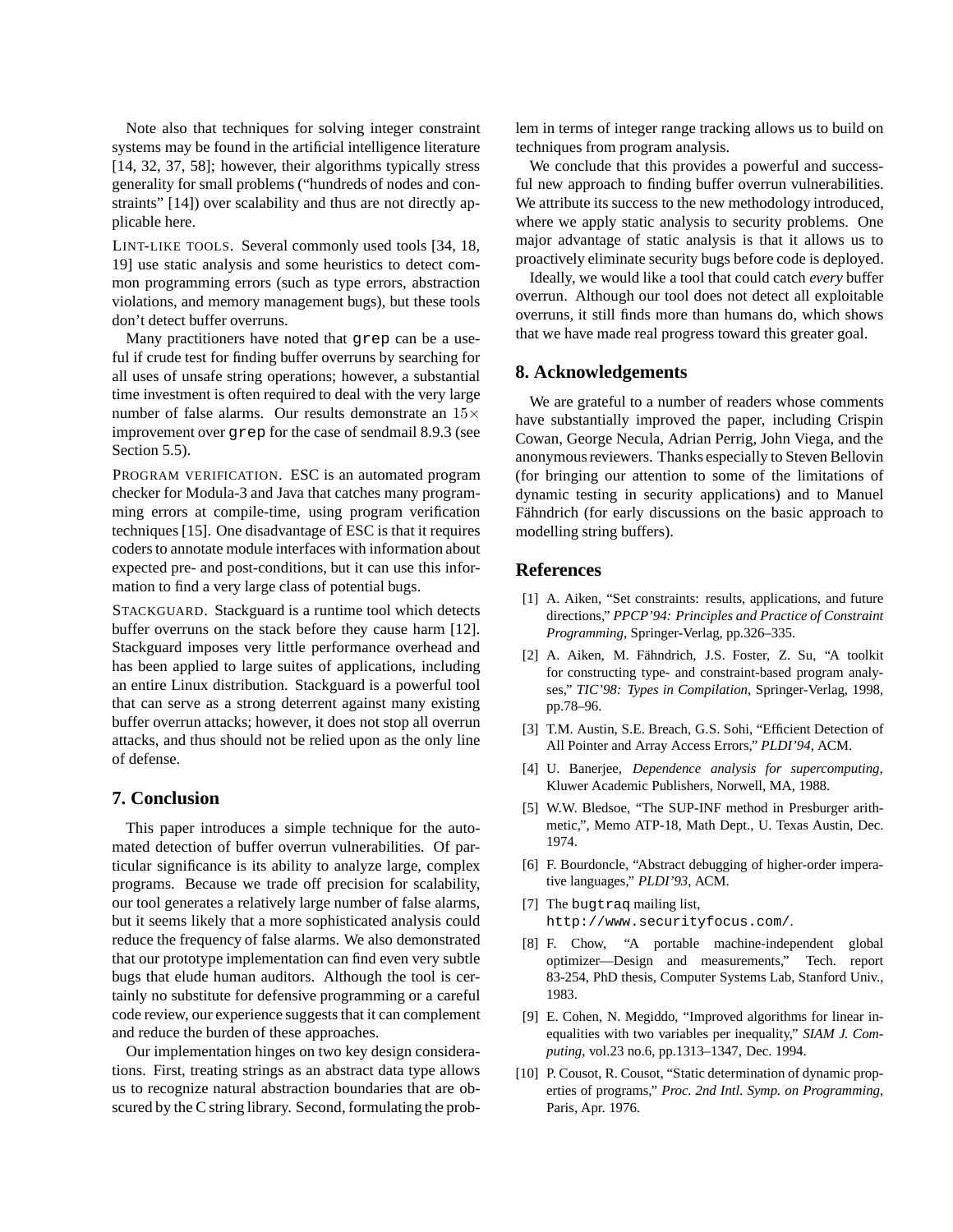- [11] P. Cousot, N. Halbwachs, "Automatic Discovery of Linear Restraints among Variables of a Program," *5th ACM POPL*, 1978, pp.84–97.
- [12] C. Cowan, C. Pu, D. Maier, H. Hinton, P. Bakke, S. Beattie, A. Grier, P. Wagle, Q. Zhang, "StackGuard: Automatic Adaptive Detection and Prevention of Buffer-Overflow Attacks," *Proc. 7th USENIX Security Conf.*, Jan. 1998.
- [13] R. Cytron, J. Ferrante, B.K. Rosen, M.N. Wegman, F.K. Zadeck, "An Efficient Method of Computing Static Single Assignment Form," *POPL'89*.
- [14] E. Davis, "Constraint propagation with interval labels," *Artificial Intelligence*, vol.32 no.3, July 1987, pp.281–331.
- [15] D.L. Detlefs, K.R.M. Leino, G. Nelson, J.B. Saxe, "Extended Static Checking," Compaq SRC Research Report 159, 1998.
- [16] A. Diwan, K. McKinley, E. Moss, "Type-Based Alias Analysis," *PLDI'98*.
- [17] M.W. Eichin, J.A. Rochlis, "With microscope and tweezers: an analysis of the Internet virus of Nov. 1988," *1989 IEEE Symp. Security and Privacy*.
- [18] D. Evans, J. Guttag, J. Horning, Y.M. Tan, "LCLint: a tool for using specifications to check code," *SIGSOFT Symp. on Foundations of Software Engineering*, Dec. 1994.
- [19] D. Evans, "Static detection of dynamic memory errors," *PLDI'96*.
- [20] R. Ghiya, L.J. Hendren, "Putting pointer analysis to work," *POPL'98*.
- [21] A.K. Ghosh, T. O'Connor, G. McGraw, "An automated approach for identifying potential vulnerabilities in software," *Proc. IEEE Symp. on Security and Privacy*, May 1998, pp.104–114.
- [22] R. Gupta, "Optimizing array bound checks using flow analysis," *ACM Letters on Programming Languages and Systems*, vol.2 no.1–4, Mar.–Dec. 1993, pp.135–150.
- [23] N. Halbwachs, Y.-E. Proy, P. Raymond, "Verification of linear hybrid systems by means of convex approximations," *SAS'94: Static Analysis Symp.*, Springer-Verlag, 1994, pp.223–237.
- [24] N. Halbwachs, Y.-E. Proy, P. Roumanoff, "Verification of real-time systems using linear relation analysis," *CAV'93: Computer Aided Verification*, Published in *Formal Methods in System Design*, vol.11 no.2, Aug. 1997, Kluwer Academic Publishers, pp.157–185.
- [25] M. Handjieva, "Abstract interpretation of constraint logic programs using convex polyhedra," Tech. report LIX/RR/96/06, LIX, Ecole Polytechnique, May 1996.
- [26] M. Handjieva, "STAN: A static analyzer for CLP(R) based on abstract interpretation," *SAS'96: Static Analysis Symp.*
- [27] W.H. Harrison, "Compiler analysis of the value ranges for variables," *IEEE Trans. Software Engineering*, vol.SE-3 no.3, May 1977, pp.243–250.
- [28] N. Heintze, "Set based analysis and arithmetic," Tech. report CS-93-221, Carnegie Mellon Univ.
- [29] G. Helmer, "Incomplete list of Unix vulnerabilities," http://www.cs.iastate.edu/˜ghelmer/ unixsecurity/unix\_vuln.html.
- [30] D.S. Hochbaum, J.S. Naor, "Simple and fast algorithms for linear and integer programs with two variables per inequality," *SIAM J. Computing*, vol.23 no.6, Dec. 1994, pp.1179– 1192.
- [31] D. Holland, http://www.hcs.harvard.edu/ ˜dholland/computers/netkit.html.
- [32] E. Hyvönen, "Constraint reasoning based on interval arithmetic: the tolerance propagation approach," *Artificial Intelligence*, vol.58, 1992, pp.71–112.
- [33] http://www.infilsec.com/vulnerabilities/.
- [34] S.C. Johnson, "Lint, a C program checker," Computer Science Tech. report 65, Bell Laboratories, 1978.
- [35] R. Jones, P. Kelly, "Bounds Checking for C," http://www-ala.doc.ic.ac.uk/˜phjk/ BoundsChecking.html.
- [36] O. Kirch, "The poisoned NUL byte," post to the bugtraq mailing list, Oct. 1998.
- [37] O. Lhomme, "Consistency techniques for numeric CSPs," *IJCN'93: 13th Intl. Joint Conf. on Artificial Intelligence*, vol.1, 1993.
- [38] G. Lueker, N. Megiddo, V. Ramachandran, "Linear programming with two variables per inequality in poly-log time," *SIAM J. Computing*, vol.19 no.6, Dec. 1990, pp.1000–1010.
- [39] V. Markstein, J. Cocke, P. Markstein, "Optimization of range checking," *SIGPLAN Notices*, vol.17 no.6, Proc. Symp. on Compiler Construction, June 1982, p.114–119.
- [40] D.E. Maydan, J.L. Hennessy, M.S. Lam, "Efficient and Exact Data Dependence Analysis," *PLDI'91*.
- [41] B.P. Miller, L. Fredricksen, B. So, "An empirical study of the reliability of Unix utilities," *CACM*, vol.33 no.12, Dec. 1990, pp.32–44.
- [42] B.P. Miller, D. Koski, C.P. Lee, V. Maganty, R. Murphy, A. Natarajan, J. Steidl, "Fuzz revisited: a re-examination of the reliability of Unix utilities and services," Tech. report CS-TR-95-1268, U. Wisconsin, Apr. 1995.
- [43] T.C. Miller, T. de Raadt, "strlcpy and strlcat—Consistent, Safe, String Copy and Concatenation," *FREENIX'99*, USENIX Assoc., Berkeley, CA.
- [44] Mudge, "Sendmail 8.7.5 vulnerability," post to the bugtraq mailing list, Sep. 1996.
- [45] G.C. Necula, P. Lee, "The Design and Implementation of a Certifying Compiler," *PLDI'98*.
- [46] NuMega BoundsChecker, http://www.numega.com/ products/aed/vc\_more.shtml.
- [47] J. Patterson. "Accurate Static Branch Prediction by Value Range Propagation". *PLDI'95*, pp.67–78.
- [48] Phrack Magazine, "The Frame Pointer Overwrite," Sep. 1999, vol.9 no.55.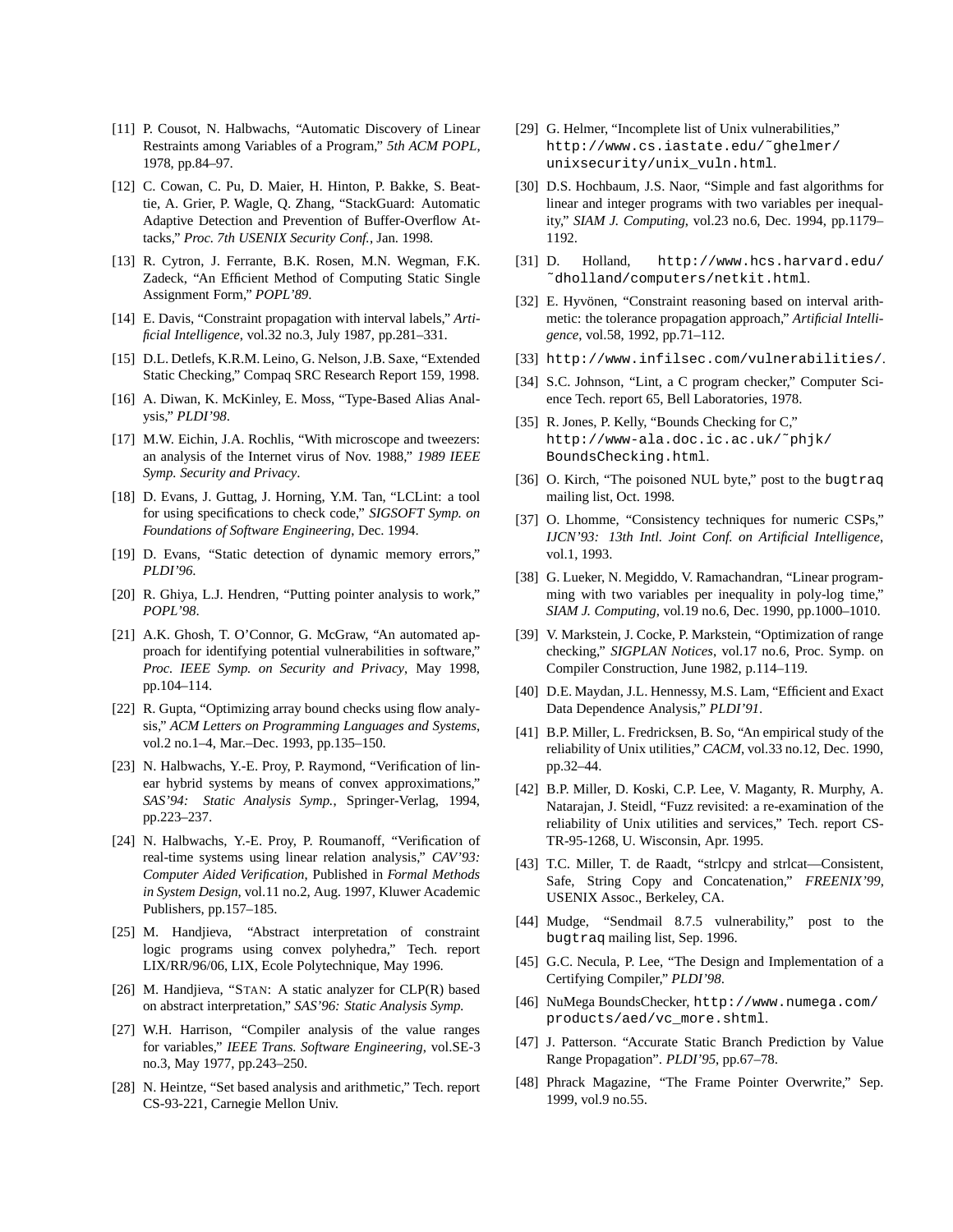- [49] V.R. Pratt, "Two easy theories whose combination is hard," unpublished manuscript, Sep. 1977.
- [50] W. Pugh, D. Wonnacott, "Eliminating false data dependences using the Omega test," *PLDI'92*, pp.140–151.
- [51] Pure Atria Purify, http://www.rational.com/ products/purify\_unix/index.jtmpl.
- [52] P. Raymond, X. Nicollin, N. Halbwachs, D. Weber, "Automatic testing of reactive systems," *Proc. 19th IEEE Real-Time Systems Symp.*, 1998, pp.200-209.
- [53] A. Schrijver, *Theory of linear and integer programming*, Series in Discrete Mathematics, John Wiley & Sons, 1986.
- [54] M. Shapiro, S. Horwitz, "The effects of precision of pointer analysis," *SAS'97: Static Analysis Symp.*, Springer-Verlag, pp.16–34.
- [55] R. Shostak, "On the SUP-INF method for proving Presburger formulas," *J. ACM*, vol.24 no.4, Oct. 1977, pp.529–543.
- [56] R. Shostak, "Deciding linear inequalities by computing loop residues," *J. ACM*, vol.28 no.4, Oct. 1981, pp.769–779.
- [57] N. Sosuki, K. Ishihata, "Implementation of array bound checker," *POPL'77*, pp.132–143.
- [58] P. Van Hentenryck, H. Simonis, M. Dincbas, "Constraint satisfaction using constraint logic programming," *Artificial Intelligence*, vol.58, 1992, pp.113–159.
- [59] C. Verbrugge, P. Co, L.J. Hendren, "Generalized constant propagation: A study in C," *Compiler Construction, 6th Intl. Conf.*, LNCS 1060, Apr. 1996, pp.74–90.
- [60] H. Xi, F. Pfenning, "Eliminating array bound checking through dependent types," *PLDI'98*, pp.249–257.
- [61] H. Xi, F. Pfenning, "Dependent Types in Practical Programming," *POPL'99*.

# **A. Proofs of the theorems**

**Theorem 1.** *Every constraint system has a unique least solution.*

*Proof.* There is a natural intersection operator on assignments, defined by  $(\alpha \cap \beta)(v) = \alpha(v) \cap \beta(v)$ . The intersection of two satisfying assignments is also a satisfying assignment, since if  $\alpha(e) \subseteq \alpha(v)$  and  $\beta(e) \subseteq \beta(v)$ , then  $(\alpha \cap \beta)(e) \subseteq (\alpha \cap \beta)(v)$ . This means that if a constraint system has a least solution, it is unique: supposing there are two minimal satisfying assignments  $\alpha \neq \beta$ , then  $\alpha \cap \beta$  is another, smaller satisfying assignment, which contradicts the assumption of non-uniqueness. To show that a least solution exists, let  $\alpha$  be the intersection of all satisfying assignments. This intersection is non-empty, since the trivial assignment  $v \mapsto [-\infty, \infty]$  satisfies every constraint system. Clearly, if  $\beta$  satisfies the system, then  $\alpha \subseteq \beta$ . Therefore,  $\alpha$  is a satisfying assignment, and it is the least such. 口

**Lemma 1.** Let  $f(x) = ax + b$  be an affine function in  $AF$ *with*  $a > 0$ , *let*  $R$  *be a range*, *and let*  $S \subseteq \mathbb{Z}^{\infty}$  *be the* 

*minimal range satisfying*  $R \subseteq S$  *and*  $f(S) \subseteq S$ *. Then* (1)  $\sup S = \infty$  *if*  $\sup f(R) > \sup R$ *; also,* (2)  $\inf S = -\infty$ *if* inf  $f(R) < \inf R$ . *If neither clause* (1) *nor clause* (2) *applies, we have*  $S = R$ *. If both clauses apply, we have*  $S = [-\infty, \infty]$ .

*Proof.* Let  $R = [d, e]$ , so that sup  $f(R) = f(e)$  (since f is monotone and  $a \ge 1$ ). If  $f(e) > e$ , then  $f(x) > x$  for all  $x \ge e$  (since  $a \ge 1$ ), so that  $f(f(e)) > f(e) > e$ , etc., and (1) is proved by induction. (2) follows similarly. Finally, if neither clause applies, then  $f(R) \subseteq R$ , and by the minimality of S we have  $S = R$ . 口

**Theorem 2.** *We can solve the constraint subsystem associated with a cycle in linear time.*

*Proof.* Let  $f(x) = ax + b$  be the affine function associated with the cycle. It suffices to show that the claim is true for  $a > 0$ . (If  $a = 0$ , the theorem is trivial; if  $a < 0$ , we traverse the cycle twice and consider  $f \circ f$ .) We show that it suffices to simply compute  $f(\alpha(v_1))$  and compare the result with  $\alpha(v_1)$ . If  $f(\alpha(v_1)) \subseteq \alpha(v_1)$ , the least solution is  $\alpha(v_1)$ , and we can stop traversing the cycle. Otherwise, one or both of the clauses of the lemma apply. If both apply, we are done: set  $\alpha(v_1) := [-\infty, \infty]$ , and let the worklist algorithm trace out the implications for the  $v_i$ . If just one applies—say, clause (1)—we simply apply the lemma (a second time) to  $R' = [\inf R, \infty]$ , and we will be done after this second application. Computing  $f$  requires time linear in the length of the cycle, and propagating the result of the analysis around the cycle also requires linear time, so the whole process runs in linear time.  $\Box$ 

## **B. More on constraint solving**

In this section, we extend the basic algorithm presented in Section 4 to handle more general constraints. Let us first review how far we have come. We have an efficient algorithm that handles *simple constraints*, i.e., constraints of the form  $av_i + b \subseteq v_j$ . We have precise techniques for handling cycles. But the algorithms presented so far cannot handle arithmetic or min/max expressions on the left hand side of the constraint. Such constraints are relatively rare: for typical program analysis tasks, only about 2% of the constraints use complex arithmetical expressions, and less than 1% use min/max expressions. Nonetheless, they are still important enough that they cannot be ignored: consider, e.g., the C statement sprintf(dst, "foo: %s %s", s, t) to see why we need complex arithmetical expressions; also, modelling the standard library functions strncpy(), snprintf(), etc., clearly requires support for min/max expressions. We now describe how to extend the algorithm to handle these more general types of constraints.